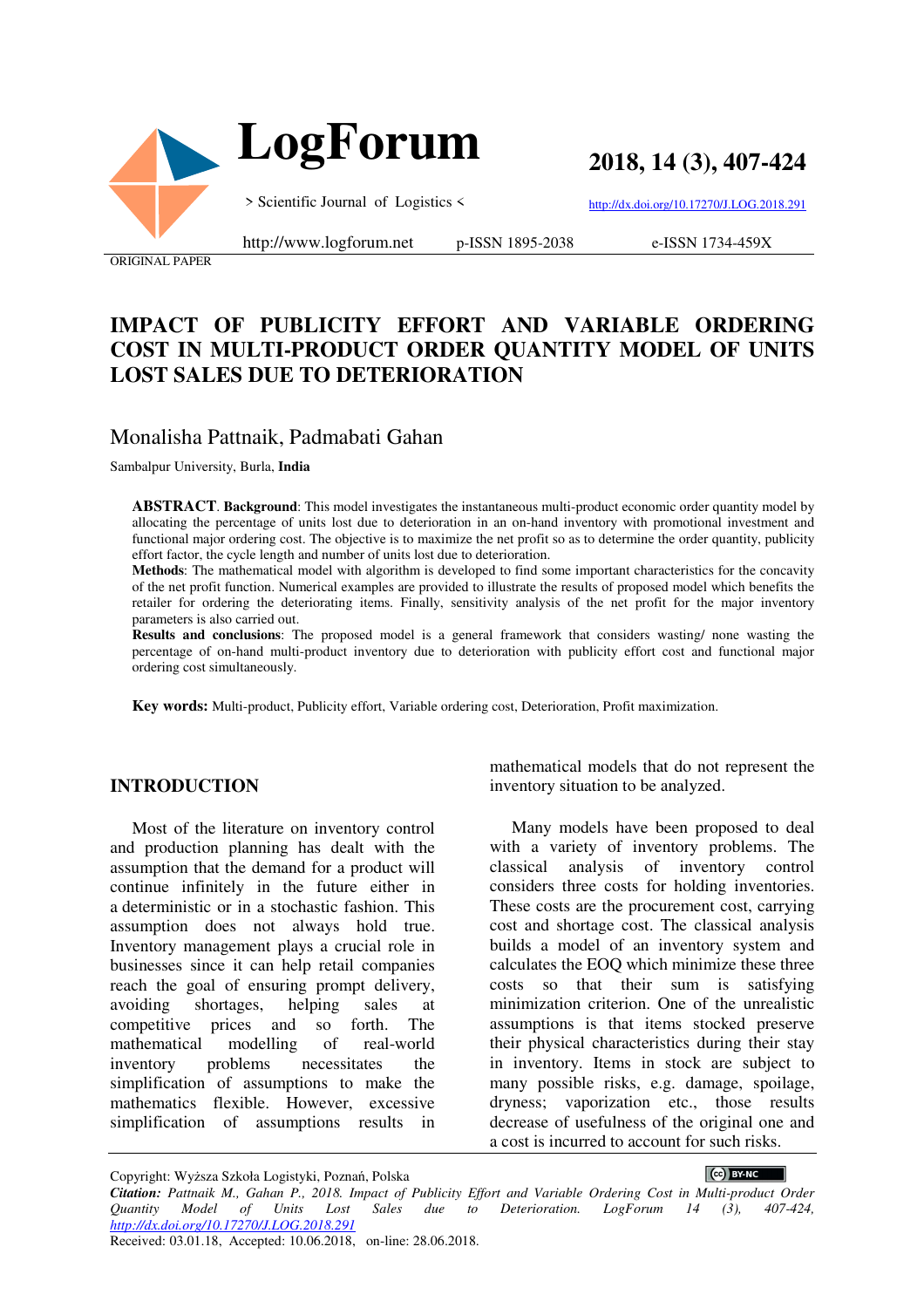The EOQ inventory control model was introduced in the earliest decades of this century and is still widely accepted by many industries as well as retail industry also. In previous deterministic inventory models, many are developed under the assumption that demand is either constant or stock dependent for deteriorated items. Jain and Silver [1994] developed a stochastic dynamic programming model presented for determining the optimal ordering policy for a perishable or potentially obsolete product so as to satisfy known timevarying demand over a specified planning horizon. They assumed a random lifetime perishability, where, at the end of each discrete period, the total remaining inventory either becomes worthless or remains usable for at least the next period. Mishra [2012] explored the inventory model for time dependent holding cost and deterioration with salvage value where shortages are allowed. Gupta and Gerchak [1995] examined the simultaneous selection product durability and order quantity for items that deteriorate over time. Their choice of product durability is modelled as the values of a single design parameter that effects the distribution of the time-to-onset of deterioration (TOD) and analyzed two scenarios; the first considers TOD as a constant and the store manager may choose an appropriate value, while the second assumes that TOD is a random variable [Tabatabaei, Sadiadi, Makui, 2017]. Goyal and Gunasekaran [1995] considered the effect of different marketing policies, e.g. the price per unit product and the advertisement frequency on the demand of a perishable item. Bose, Goswami and Chaudhuri [1995] considered an economic order quantity (EOQ) inventory model for deteriorating goods developed with a linear, positive trend in demand allowing inventory shortages and backlogging [Sana, 2015]. Bose, Goswami and Chaudhuri [1995] and Hariga [1996] investigated the effects of inflation and the time-value of money with the assumption of two inflation rates rather than one, i.e. the internal (company) inflation rate and the external (general economy) inflation rate. Hariga [1994] argued that the analysis of Bose, Goswami and Chaudhuri [1995] contained mathematical errors for which he proposed the correct theory for the problem supplied with numerical examples.

Padmanabhan and Vrat [1995] presented an EOQ inventory model for perishable items with a stock dependent selling rate. They assumed that the selling rate is a function of the current inventory level and the rate of deterioration is taken to be constant. A nonlinear profit-maximization entropic order quantity model for deteriorating items with stock dependent demand rate is explained.

 The most recent work found in the literature is that of Hariga [1995] who extended his earlier work by assuming a timevarying demand over a finite planning horizon. Pattnaik [2011] assumes instant deterioration of perishable items with constant demand where discounts are allowed. Salameh, Jabar and Nouehed [1999] studied an EOQ inventory model in which it assumes that the percentage of on-hand inventory wasted due to deterioration is a key feature of the inventory conditions which govern the item stocked.

Roy and Maiti [1997] presented fuzzy EOQ model with demand dependent unit cost under limited storage capacity. Tsao and Sheen [2008] explored dynamic pricing, promotion and replenishment policies for a deteriorating item under permissible delay in payment. In the real world, procurement and inventory control are truly large scale problems, often involving more than hundreds of items. In a multi-item distribution channel, considerable savings can be realized during the replenishment by coordinating the ordering of several different items. Multi-item replenishment strategies are already widely applied in the real world. In these industries, a supplier normally produces different products for a single customer and ships to the customer simultaneously in a single truck.

In the grocery supply industry or a fast moving consumer goods industry different types of refrigerated goods (General Mills yogurt, Derived Milk products etc.) can be shipped in the same truck to the same supermarket or retail store Hammer [2001], Tsao and Sheen [2012] and others have developed models and algorithms for solving multi-item replenishment problems for different constraints. Karimi et al. [2015] introduced closed loop production systems to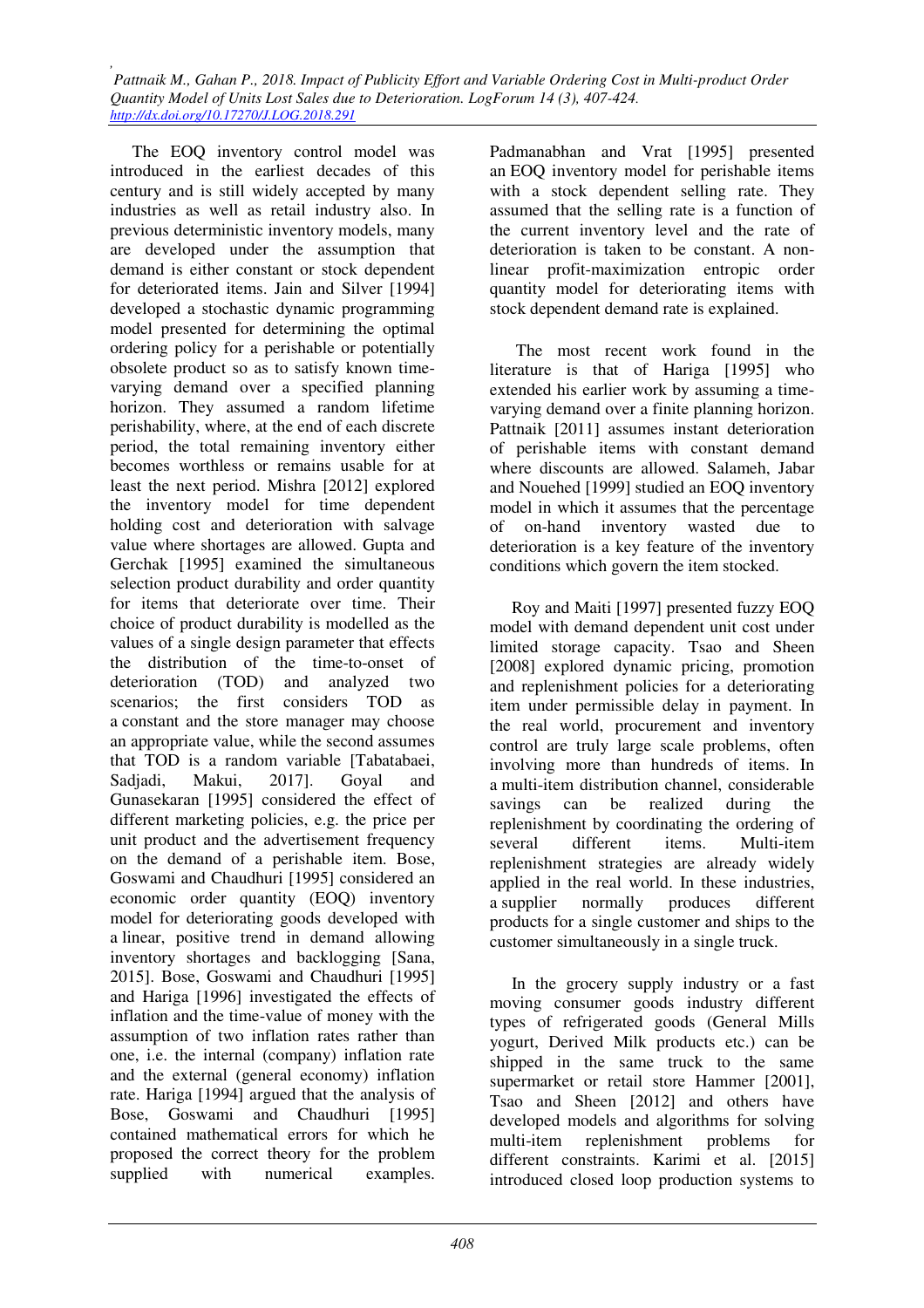economic improvement, deliver goods to customers with the best quality, decrease in the return rate of expired material and decrease environmental pollution and energy usage. In this study, they solved a multi-product, multiperiod closed loop supply chain network in Kalleh dairy company, considering the return rate under uncertainty. The objective of this study is to develop a supply chain model including raw material suppliers, manufacturers, distributors and a recycle center for returned products. Ghorabaee et al. [2017] developed an Integration of reverse logistics processes into supply chain network design which can help to achieve a network for multiproduct, multi-period. The framework of the proposed approach includes green supplier evaluation and a mathematical model in an uncertain environment. Because multi-echelon coordination is frequently applied in current business practice, it is an essential component in inventory model for retailer's perspective. Hence the multi-product EOQ model is the focus of the present study.

The objective of this model is to determine optimal replenishment quantities in an instantaneous profit maximization multiproduct model with publicity effort, functional major ordering cost and units lost due to deterioration.

The above mentioned inventory literatures with deterioration and percentage of on-hand inventory due to deterioration have the basic assumption that the retailer owns a storage room with optimal order quantity. In recent years, companies have started to recognize that a trade-off exists between product varieties in terms of quality of the product for running in the market smoothly. In the absence of a proper quantitative model to measure the effect of product quality of the product, these retail companies have mainly relied on qualitative judgment. This multi-product model postulates that measuring the behaviour of the production systems may be achievable by incorporating the idea of retailer in making optimum decision on replenishment with wasting the percentage of on-hand inventory due to deterioration with functional major ordering cost. Then comparative analysis of the optimal results with none wasting percentage of on-hand inventory with publicity effort cost due to deterioration traditional model is incorporated. The major assumptions used in the above research articles are summarized in Table 1.

Table 1. Summary of the Related Researches

| Author(s)   | Structure | Item   | Demand          | Demand     | Publicity      | Deterio-ration | Ordering   | Planning | Units Lost     | Model  |
|-------------|-----------|--------|-----------------|------------|----------------|----------------|------------|----------|----------------|--------|
| and         | of the    |        |                 | patterns   | Effort         |                | Cost       |          | due to         |        |
| published   | model     |        |                 |            | Cost           |                |            |          | Deterioration  |        |
| Year        |           |        |                 |            |                |                |            |          |                |        |
| Hariga      | Crisp     | Single | Time            | Non-       | N <sub>0</sub> | Yes            | Constant   | Finite   | N <sub>o</sub> | Cost   |
| (1994)      | (EOQ)     |        |                 | stationary |                |                |            |          |                |        |
| Roy et al.  | Fuzzy     | Single | Constant        | Constant   | N <sub>0</sub> | N <sub>0</sub> | Functional | Infinite | N <sub>0</sub> | Cost   |
| (1997)      | (EOQ)     |        | (Deterministic) |            |                |                |            |          |                |        |
| Salameh et  | Crisp     | Single | Constant        | Constant   | N <sub>0</sub> | Yes            | Constant   | Finite   | Yes            | Cost   |
| al. (1999)  | (EOQ)     |        | (Deterministic) |            |                |                |            |          |                |        |
| Tsao et al. | Crisp     | Single | Time and Price  | Linear and | N <sub>0</sub> | Yes            | Constant   | Finite   | N <sub>o</sub> | Profit |
| (2008)      | (EOQ)     |        |                 | Decreasing |                |                |            |          |                |        |
| Pattnaik    | Crisp     | Single | Constant        | Constant   | N <sub>0</sub> | Yes            | Constant   | Finite   | No             | Profit |
| (2011)      | (EOQ)     |        | (Deterministic) |            |                |                |            |          |                |        |
| Tsao et al. | Multi-    | Multi  | Price           | Linear     | No             | No             | Constant   | Finite   | N <sub>0</sub> | Profit |
| (2012)      | Echelon   |        |                 | Decreasing |                |                |            |          |                |        |
|             | Supply    |        |                 |            |                |                |            |          |                |        |
|             | Chain     |        |                 |            |                |                |            |          |                |        |
| Present     | Multi-    | Multi  | Constant        | Constant   | Yes            | Yes            | Functional | Finite   | Yes            | Profit |
| Model(2018) | Product   |        | (Deterministic) |            |                |                |            |          |                |        |
|             | (EOQ)     |        |                 |            |                |                |            |          |                |        |

The remainder of the model is organized as follows. In Section 2 assumptions and notations are provided for the development of the model. The mathematical formulation is developed in Section 3. Algorithm through steps is outlined in Section 4 to obtain the best solution for the multi-product model. The

solution procedure is given in Section 5. In Section 6, numerical example is presented to illustrate the development of the model. The sensitivity analysis is carried out in Section 7 to observe the changes in the optimal solution. Finally Section 8 deals with the summary and the concluding remarks.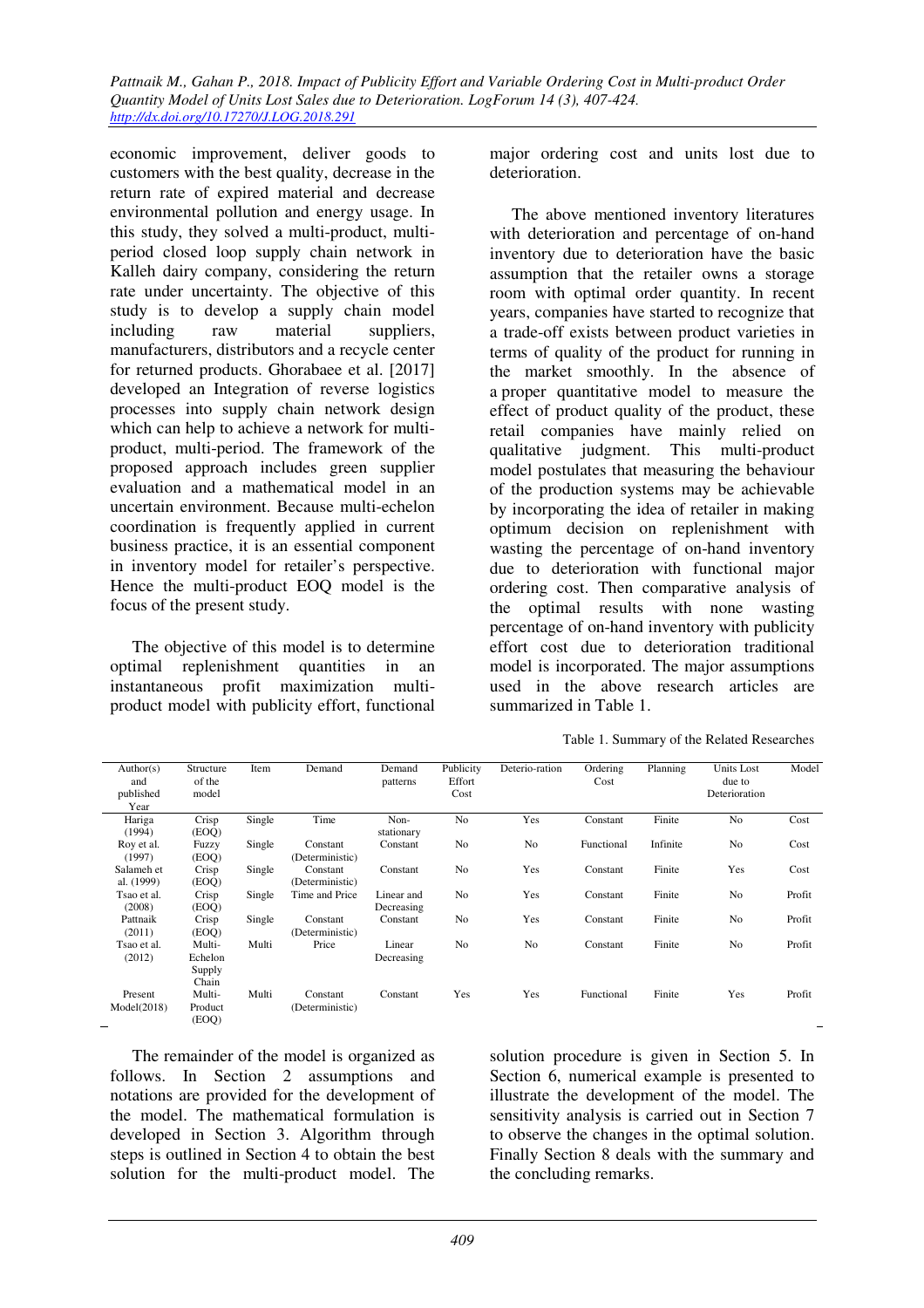### **ASSUMPTIONS AND NOTATIONS**

- Number of items considered,
- $r_i$ Consumption rate for item  $i$ ,
- $t_{ci}$  Cycle length for item *i*,
- $t_c$ Cycle length,  $t_c = \sum_{i=1}^{k} t_{ci}$
- $t_c^*$ Optimal cycle length,  $t_c^* = \sum_{i=1}^k t_{ci}^*$
- $h_i$ Holding cost of item  $i$  per unit per unit of time,

 $HC (q_i, \rho_i)$ ) Holding cost per cycle,

- $\rho_i$ The publicity effort factor per cycle,
- PEC  $(\rho_i)$  The publicity effort cost per cycle, *PE*  $(\rho_i) = \tau_i (\rho_i - 1)^2 r_i^{\beta_i}$  where,  $\tau_i >$ 0 and  $\beta_i$  is a constant,
- $c_i$ Purchasing cost for item  $i$ ,

 $p_i$ Selling Price for item  $i$ .

- $\alpha_i$  Percentage of on-hand inventory of item  $i$  that is lost due to deterioration,
- $q_i$ Order quantity of item *i*,  $q = \sum_{i=1}^{k} q_i$
- $A \times (q_i^{\gamma_i-1})$  Major ordering cost per cycle where,  $0 < \gamma_i < 1$ , A is positive constant
- $a_i$ Minor ordering cost for item  $i$

 $q_i^*$  Traditional optimal ordering quantity for item  $, q^* = \sum_{i=1}^k q_i^*$ 

- $q_i^{**}$ ∗∗ Modified optimal ordering quantity for item  $i, q^{**} = \sum_{i=1}^{k} q_i^{**}$
- $\varphi(t_i)$ ) On-hand inventory level at time  $t_i$  of item  $i$ ,
- $\pi_1(q_i,\rho_i)$  Net profit per cycle
- $\pi (q_i, \rho_i)$  Average profit per cycle,  $\pi (q_i, \rho_i) =$  $\pi_1(q_i)$  $t_c$
- $\pi_1^*(q_i, \rho_i)$  Optimal net profit per cycle
- $\pi^*(q_i, \rho_i)$  Optimal average profit per cycle

### **MATHEMATICAL MODEL**

Denote  $\varphi(t_i)$  as the on-hand inventory level at time  $t_i$ , i=1,2,...........k. During a change in time from point  $t_i$  to  $t_i + dt_i$ , where  $t_i +$ 

 $dt_i > t_i$ , the on-hand inventory drops from  $\varphi(t_i)$  to  $\varphi(t_i + dt_i)$ . Then  $\varphi(t_i + dt_i)$  is:

$$
\varphi(t_i + dt_i) = \varphi(t_i) - r_i \rho_i dt_i -
$$
  
\n
$$
\alpha_i \varphi(t_i) dt_i, i = 1, 2, \dots \dots \dots \dots \dots k
$$

 $\varphi(t_i + dt_i)$ ) can be re-written as:  $\varphi(t_i+dt_i)-\varphi(t_i)$  $\frac{d_{ij} - \varphi(t_i)}{dt_i} = -r_i \rho_i - \alpha_i \varphi(t_i)$  and  $dt_i \to 0$ , equation  $\frac{\varphi(t_i+dt_i)-\varphi(t_i)}{dt}$  $\frac{dt_i - \varphi(t_i)}{dt_i}$  reduces to:  $\frac{d\varphi(t_i)}{dt_i}$  $\frac{\partial u}{\partial t_i}$  +  $\alpha_i \varphi(t_i) + r_i \rho_i = 0$ 

It is a differential equation, solution is  $\varphi(t_i)$  =  $-r_i\rho_i$  $rac{\mathbf{r_i}\rho_i}{\alpha_i} + \left(\mathbf{q_i} + \frac{\mathbf{r_i}\rho_i}{\alpha_i}\right)$  $\frac{\partial^2 u}{\partial x_i}$   $\times e^{-\alpha_i t_i}$ 

Where  $q_i$  is the order quantity which is instantaneously replenished at the beginning of each cycle of length  $t_{ci}$  units of time. The stock is replenished by  $q_i$  units each time these units are totally depleted as a result of outside demand and deterioration. The cycle length of item  $i$ ,  $t_{ci}$  is determined by first substituting  $t_{\text{ci}}$ into equation  $\varphi(t_i)$  and then setting it equal to zero to get the cycle length:  $t_c = \sum_{i=1}^{k} t_{ci} =$  $\sum_{i=1}^k \frac{1}{\alpha}$  $\frac{1}{\alpha_i}$ ln  $\left(\frac{\alpha_i q_i + r_i \rho_i}{r_i \rho_i}\right)$  $\frac{k}{i=1} \frac{1}{\alpha_i} \ln \left( \frac{\alpha_i q_i + r_i \rho_i}{r_i \rho_i} \right).$ 

Here  $\varphi(t_i)$  and  $t_{ci}$  are used to develop the mathematical model for item  $i$ . Then the total number of units lost per cycle, L, is given as:  $L = \sum_{i=1}^{k} L_i = \sum_{i=1}^{k} r_i \rho_i \left| \frac{q_i}{r_i \rho_i} \right|$  $_{i=1}^k$   $\Gamma_i \rho_i \left| \frac{q_i}{r_i \rho_i} - \right|$  $\mathbf{1}$  $\frac{1}{\alpha_i} ln \left( \frac{\alpha_i q_i + r_i \rho_i}{r_i \rho_i} \right)$ . It is worthy to mention that as  $\alpha_i$ approaches to zero,  $t_{ci}$  approaches to  $\frac{q_i}{r_i \rho_i}$ and the cycle length is  $t_c = \sum_{i=1}^{k} t_{ci}$  $\sum_{i=1}^k \frac{q_i}{r}$  $r_i \rho_i$  $\frac{k}{i=1}$   $\frac{q_i}{r_i \rho_i}$  and L, the number of units lost per cycle due to deterioration is zero.

The total cost per cycle is  $TC(q_i, \rho_i)$  which is the sum of the major ordering cost per order, minor ordering cost per order, the holding cost, purchasing cost and publicity effort cost per cycle respectively.

 $HC(q_i, \rho_i)$  is obtained from equation  $\varphi(t_i)$  as:

$$
HC = \sum_{i=1}^{k} \int_{0}^{t_{ci}} h_i \varphi(t_i) dt_i =
$$
  

$$
\sum_{i=1}^{k} h_i \int_{0}^{\frac{1}{\alpha_i} \ln\left(\frac{\alpha_i q_i + r_i \rho_i}{r_i \rho_i}\right)} \left[-\frac{r_i \rho_i}{\alpha_i} + \left(q_i + \frac{r_i \rho_i}{\alpha_i}\right) \times\right]
$$
  

$$
e^{-\alpha_i t_i} dt_i
$$

So, 
$$
HC = \sum_{i=1}^{k} h_i \left[ \frac{q_i}{\alpha_i} - \frac{r_i \rho_i}{\alpha_i^2} ln \left( \frac{\alpha_i q_i + r_i \rho_i}{r_i \rho_i} \right) \right]
$$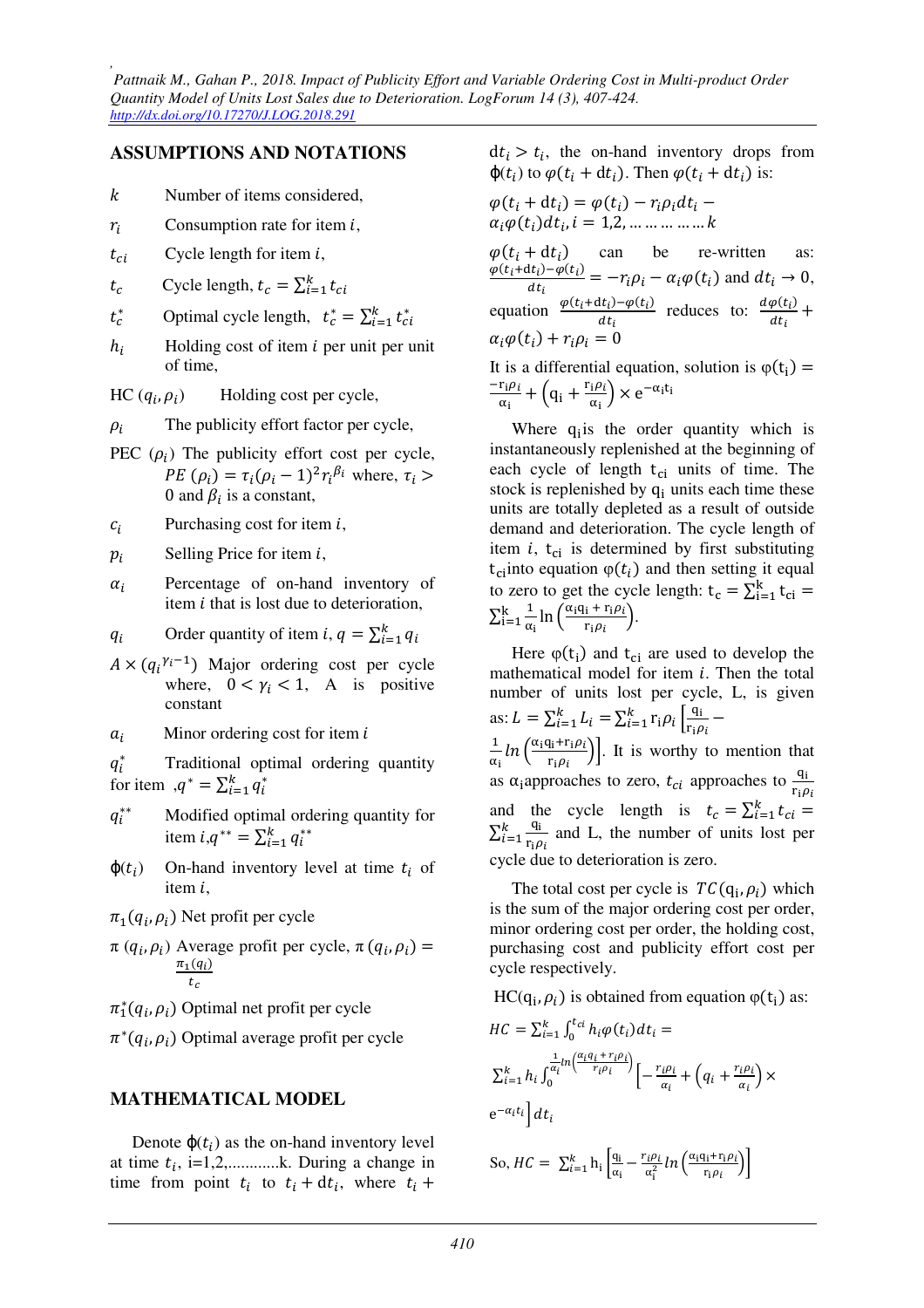*Pattnaik M., Gahan P., 2018. Impact of Publicity Effort and Variable Ordering Cost in Multi-product Order Quantity Model of Units Lost Sales due to Deterioration. LogForum 14 (3), 407-424. http://dx.doi.org/10.17270/J.LOG.2018.291* 

 $TC(q_i, \rho_i) = Major~Ordering~Cost~(MAOC) +$  $Minor$   $Ordering$   $Cost$   $(MOC) + Holding$   $Cost$   $(HC) +$ Purchasing Cost (PC) + Publicity Effort Cost (PEC)

$$
TC(q_i, \rho_i) = \sum_{i=1}^k \left[ A \times q_i^{(\gamma_i - 1)} + a_i + h_i \left[ \frac{q_i}{\alpha_i} - \frac{r_i \rho_i}{\alpha_i^2} \ln \left( \frac{\alpha_i q_i + r_i \rho_i}{r_i \rho_i} \right) \right] + c_i q_i + \tau_i (\rho_i - 1)^2 r_i^{\beta_i} \right]
$$

Where,  $MAOC = \sum_{i=1}^{k} A \times q_i^{(\gamma_i - 1)} A$ ,  $MOC =$ 

 $\sum_{i=1}^{k} a_i$ , HC =  $\sum_{i=1}^{k} h_i \left| \frac{q_i}{\alpha_i} \right|$  $\frac{q_i}{\alpha_i} - \frac{r_i}{\alpha_i^2}$  $\sum_{i=1}^{k} a_i$ , HC =  $\sum_{i=1}^{k} h_i \left[ \frac{q_i}{\alpha_i} - \frac{r_i}{\alpha_i^2} ln \left( \frac{\alpha_i q_i + r_i}{r_i} \right) \right]$ , PC =  $\sum_{i=1}^{k} c_i q_i$  and and PEC =  $\sum_{i=1}^{k} \tau_i (\rho_i - 1)^2 r_i^{\beta_i}$ 

The total cost per unit of time,  $TCU(q_i, \rho_i)$ , is given by dividing equation  $TC(q_i, \rho_i)$  by  $t_c$  to give:

$$
TCU(q_i, \rho_i) = TC(q_i, \rho_i) \times \sum_{i=1}^k \left[ \frac{1}{\alpha_i} \ln \left( \frac{\alpha_i q_i + r_i \rho_i}{r_i \rho_i} \right) \right]^{-1} =
$$
  

$$
\left[ \sum_{i=1}^k \left[ A \times q_i^{(\gamma_i - 1)} + a_i + h_i \left[ \frac{q_i}{\alpha_i} - \frac{r_i \rho_i}{\alpha_i^2} \ln \left( \frac{\alpha_i q_i + r_i \rho_i}{r_i \rho_i} \right) \right] + c_i q_i + \tau_i (\rho_i - 1)^2 r_i^{\beta_i} \right] \right] \times \sum_{i=1}^k \left[ \frac{1}{\alpha_i} \ln \left( \frac{\alpha_i q_i + r_i \rho_i}{r_i \rho_i} \right) \right]^{-1}
$$

As  $\alpha_i$  approaches zero in equation  $TCU(q_i, \rho_i)$ reduces to  $TCU(q_i, \rho_i) = \frac{TC(q_i)}{t_c}$  $\frac{dE}{dt_c}$  =  $\sum_{i=1}^{k} \left[ A \times q_i (Y_i - 1) + a_i + \frac{h_i q_i^2}{2 r_i \rho_i} \right]$  $\sum_{i=1}^k \left[ A \times q_i^{(Y_i-1)} + a_i + \frac{n_i q_i}{2r_i \rho_i} + c_i q_i + \tau_i (\rho_i - 1)^2 r_i^{\beta_i} \right]$  $\sum_{i=1}^k \frac{q_i}{r \cdot c}$  $\frac{u_i}{i=1}$ , where,  $TC(q_i, \rho_i) = \sum_{i=1}^{k} \left[ A \times q_i^{(\gamma_i - 1)} + a_i + \frac{h_i q_i^2}{2r_i q_i} \right]$  $\int_{i=1}^{k} [A \times q_i^{(\gamma_i-1)} + a_i + \frac{n_i q_i}{2 r_i \rho_i} + c_i q_i +$  $\tau_i(\rho_i-1)^2r_i^{\beta_i}$ .

The average profit  $\pi(q_i, \rho_i)$  per unit time is obtained by dividing  $t_c$  in  $\pi_1(q_i, \rho_i)$ . The total profit per cycle is  $\pi_1(q_i, \rho_i)$ .

 $\pi_1(q_i,\rho_i) =$  Sales Revenue (SR) – Total Cost (TC) =  $\sum_{i=1}^{k} [(q_i - L_i) \times p_i] - \sum_{i=1}^{k} [A \times q_i^{(y_i-1)} + a_i + \frac{h_i q_i^2}{2r_i q_i}]$  $\int_{i=1}^{k} [A \times q_i^{(\gamma_i-1)} + a_i + \frac{n_i q_i}{2 r_i \rho_i} +$  $c_i q_i + \tau_i (\rho_i - 1)^2 r_i^{\beta_i} = \sum_{i=1}^k [(q_i) \times p_i] \sum_{i=1}^{k} \left[ A \times q_i^{(\gamma_i - 1)} + a_i + \frac{h_i q_i^2}{2r_i q_i} \right]$  $\int_{i=1}^{k} \left[ A \times q_i^{(V_i-1)} + a_i + \frac{n_i q_i}{2r_i \rho_i} + c_i q_i + \tau_i (\rho_i - 1)^2 r_i^{\beta_i} \right]$ where,  $L_i$  is the number of units lost per cycle due to deterioration.

As  $\alpha_i$  is not approaching to zero in equation  $TCU(q_i, \rho_i)$  the average profit  $\pi(q_i, \rho_i)$  per unit time is obtained by dividing t<sub>c</sub> in  $\pi_1(q_i, \rho_i)$ . The total profit per cycle is  $\pi_1(q_i, \rho_i)$ .

$$
\pi_1(q_i, \rho_i) = Sales\,\, Revenue\,\, (SR) - Total\,\,Cost\,\, (TC) =
$$
\n
$$
\sum_{i=1}^k [(q_i - L_i) \times p_i] - \sum_{i=1}^k \left[ A \times q_i^{(\gamma_i - 1)} + a_i + h_i \left[ \frac{q_i}{\alpha_i} - \frac{r_i \rho_i}{\alpha_i^2} \ln \left( \frac{\alpha_i q_i + r_i \rho_i}{r_i \rho_i} \right) \right] + c_i q_i + \tau_i (\rho_i - 1)^2 r_i^{\beta_i} \right]
$$

Hence the profit maximization problem is:

Maximize  $\pi_1(q_i, \rho_i)$ 

 $\forall q_i \geq 0 \text{ and } \rho_i \geq 0 \text{ for } i = 1,2,3 \dots k$ 

### **ALGORITHM**

Step 1: Set numerical values for the inventory parameters.

Step 2: Set  $\frac{d\pi_1(q_i,\rho_i)}{dq}$  $\frac{d(a_i,\rho_i)}{d\sigma_i} = 0$  and  $\frac{d\pi_1(a_i,\rho_i)}{d\rho_i}$  $\frac{d}{d\rho_i} i =$ 1,2,3 ... ...  $k$  and solve by Lingo 13.0 for  $q_i$  and  $\rho_i$ .

Find out the appropriate scenario and for that obtain multi-product profit per cycle.

Step 3: Check sufficiency condition graphically.

### **OPTIMIZATION**

The optimal ordering quantity  $q_i$  and publicity effort  $\rho_i$  per cycle can be determined by differentiating equation  $\pi_1(q_i, \rho_i)$  with respect to  $q_i$  and  $p_i$  separately, setting these to zero.

In order to show the uniqueness of the solution in, it is sufficient to show that the net profit function throughout the cycle is jointly concave in terms of ordering quantity  $q_i$  and promotional effort factor  $\rho_i$ . The second partial derivates of equation  $\pi_1(q_i, \rho_i)$  with respect to  $q_i$  and  $p_i$  are strictly negative and the determinant of Hessian matrix is positive. Considering the following propositions:

**Proposition 1.** The net profit  $\pi_1(q_i, \rho_i)$  per cycle is concave in  $q_i$ .

Conditions for optimal  $q_i$  is:

$$
\frac{\partial \pi_1(q_i, \rho_i)}{\partial q_i} = \frac{r_i \rho_i}{(\alpha_i q_i + r_i \rho_i) \alpha_i} (\alpha_i p_i + h_i) - (A(\gamma_i - 1) q_i^{\tau_i - 2} + c_i + \frac{h_i}{\alpha_i}) = 0
$$

The second order partial derivative of the net profit per cycle with respect to  $q_i$  can be expressed as: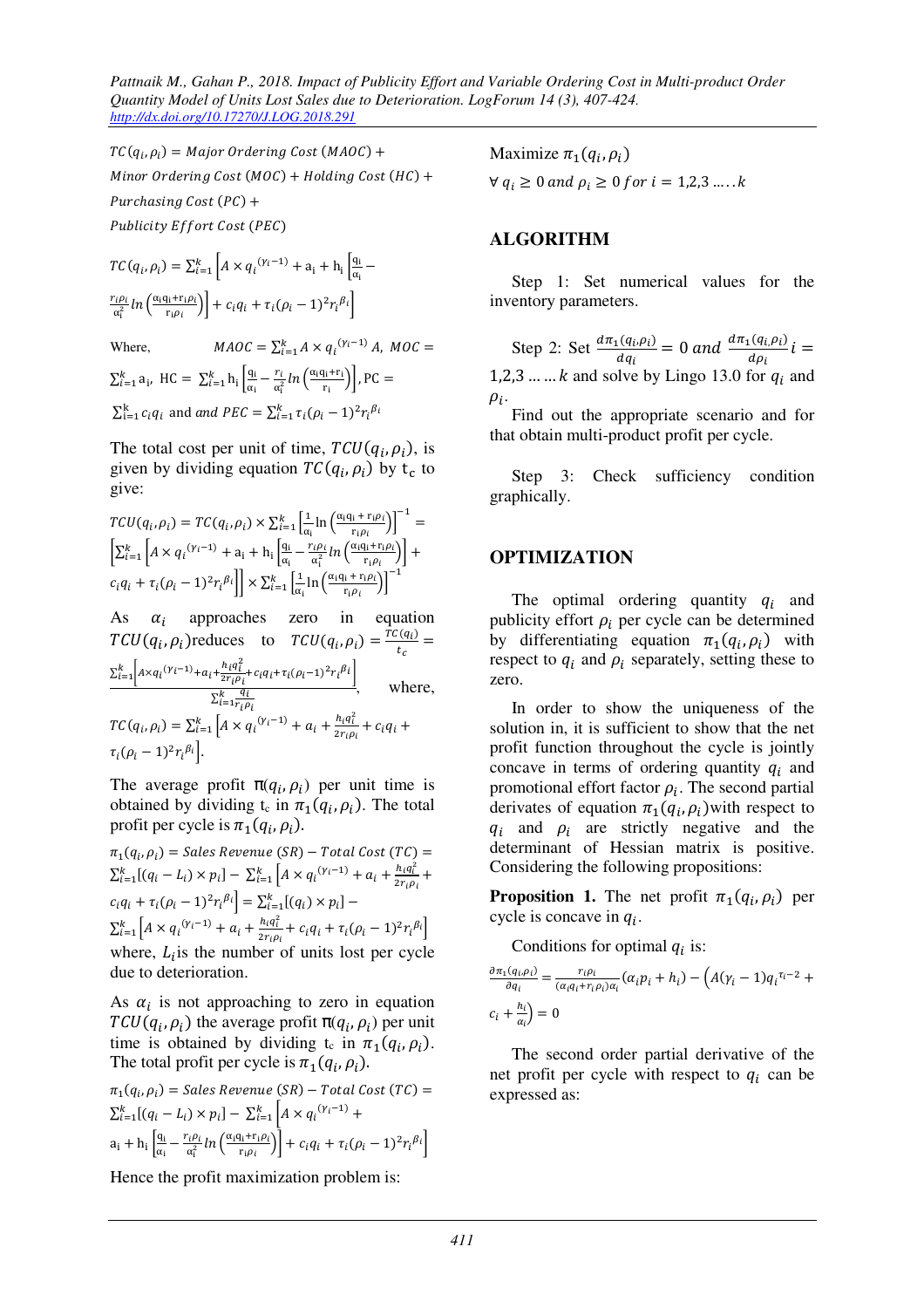$$
\frac{\partial^2 \pi_1(q_i, \rho_i)}{\partial q_i^2} = -\frac{r_i \rho_i}{(\alpha_i q_i + r_i \rho_i)^2} (p_i \alpha_i + h_i) -
$$
  

$$
(A(\gamma_i - 1)(\gamma_i - 2)q_i^{\gamma_i - 3}) = -\left[\frac{r_i \rho_i}{(\alpha_i q_i + r_i \rho_i)^2} (p_i \alpha_i + h_i) + (A(\gamma_i - 1)(\gamma_i - 2)q_i^{\gamma_i - 3})\right] < 0
$$

Since  $r_i \rho_i > 0$ ,  $(\gamma_i - 1)(\gamma_i - 2) > 0$  and  $(p_i \alpha_i +$  $h_i \alpha_i$ ) > 0 so,  $\frac{\partial^2 \pi_1(q_i, \rho_i)}{\partial a_i^2}$  $\frac{\partial f_1(q_i,\rho_i)}{\partial q_i^2}$  is strictly negative.

**Proposition 2.** The net profit  $\pi_1(q_i, \rho_i)$  per cycle is concave in  $\rho_i$ .

Conditions for optimal  $\rho_i$  is:

$$
\frac{\partial \pi_1(q_i, \rho_i)}{\partial \rho_i} = \left(\frac{1}{\alpha_i} \ln \left(\frac{\alpha_i q_i}{r_i \rho_i} + 1\right) - \left(\frac{q_i}{(\alpha_i q_i + r_i \rho_i)}\right)\right) \left(\frac{r_i}{\alpha_i}\right)
$$

$$
(\alpha_i p_i + h_i) - 2\tau_i(\rho_i - 1)r_i^{\beta_i} = 0
$$

The second order partial derivative of the net profit per cycle with respect to  $\rho_i$  is

$$
\frac{\partial^2 \pi_1(q_i,\rho_i)}{\partial \rho_i^2} = -\frac{r_i{q_i}^2}{(r_i\rho_i + \alpha_i q_i)^2} (\alpha_i p_i + h_i) - 2\tau_i r_i^{\beta_i}
$$

Since  $(p_i \alpha_i + h_i \alpha_i) > 0, \tau_i > 0, \tau_i > 0$ , it is found that  $\frac{\partial^2 \pi_1(q_i,\rho_i)}{\partial \rho_i^2}$  $\frac{\partial u_1(q_i, p_i)}{\partial p_i^2}$  is strictly negative.

Propositions 1 and 2 show that the second partial derivatives of equation  $\pi_1$  ( $q_i, \rho_i$ ) with respect to  $q_i$  and  $p_i$  separately are strictly negative. The next step is to check that the determinant of the Hessian matrix is positive, i.e.

$$
\frac{\frac{\partial^2 \pi_1(q_i, \rho_i)}{\partial q_i^2} \times \frac{\partial^2 \pi_1(q_i, \rho_i)}{\partial \rho_i^2} - \left(\frac{\partial^2 \pi_1(q_i, \rho_i)}{\partial q_i \partial \rho_i}\right)^2 > 0}{\left(\frac{\partial^2 \pi_1(q_i, \rho_i)}{\partial q_i^2}\right), \left(\frac{\partial^2 \pi_1(q_i, \rho_i)}{\partial \rho_i^2}\right)}
$$
 shown in 
$$
\frac{\frac{\partial \pi_1(q_i, \rho_i)}{\partial q_i}
$$
 and 
$$
\frac{\partial \pi_1(q_i, \rho_i)}{\partial \rho_i}
$$

and  
\n
$$
\frac{\partial^2 \pi_1(q_i, \rho_i)}{\partial q_i \partial \rho_i} = \frac{\partial^2 \pi_1(q_i, \rho_i)}{\partial \rho_i \partial q_i} = \frac{r_i q_i}{\langle \alpha_i q_i + r_i \rho_i \rangle^2} (\alpha_i p_i + h_i)
$$

The net profit per unit time we have the following maximization problem.

Maximize 
$$
\pi_1(q_i, \rho_i)
$$

Subject to

$$
\left[ \left( \frac{r_i (\alpha_i p_i + h_i)^2}{(r_i \rho_i + \alpha_i q_i)^2} \right) \left[ 2 \tau_i r_i^{\beta_i} \rho_i + A q_i^{\gamma_i - 1} (\gamma_i - 1) (\gamma_i - 2) + \frac{\rho_i r_i q_i^2}{(r_i \rho_i + \alpha_i q_i)^2} - r_i q_i^2 \right] + 2 \tau_i r_i^{\alpha_1} A (\gamma_i - 1) (\gamma_i - 2) q_i^{(\gamma_i - 3)} \right] > 0
$$

 $\forall q_i, \rho_i \geq 0$ 

The objective is to determine the optimal values of  $q_i$  and  $p_i$  to maximize the net profit function. It is very difficult to derive the optimal values of  $q_i$  and  $p_i$ , hence unit profit function. There are several methods to cope with constraints optimization problem numerically. But here Lingo 13.0 software is used to derive the optimal values of the decision variables.

#### **NUMERICAL EXAMPLE**

We consider ten different items that need to be replenished jointly, namely items 1-10. The model is illustrated through the numerical example where the numerical data is given in Table 2.

Table 2. Numerical Data for the Example  $p_1 = Rs. 125, p_2 = Rs. 126, p_3 = Rs. 127, p_4 = Rs. 128, p_5 = Rs. 129, p_6 = Rs. 130, p_7 = Rs. 131, p_8 = Rs. 132, p_9 =$  $Rs. 133, p_{10} = Rs. 134$  per unit  $c_1 = Rs. 100, c_2 = Rs. 102, c_3 = Rs. 104, c_4 = Rs. 106, c_5 = Rs. 108, c_6 = Rs. 109, c_7 = Rs. 110, c_8 = Rs. 112, c_9 =$  $Rs. 115, c_{10} = Rs. 116$  per unit  $h_1 = Rs. 5, h_2 = Rs. 5.5, h_3 = Rs. 6, h_4 = Rs. 6.5, h_5 = Rs. 7, h_6 = Rs. 7.1, h_7 = Rs. 7.2, h_8 = Rs. 7.3, h_9 = Rs. 7.4, h_{10} =$ Rs.7.5 per unit per unit of time  $r_1 = 1000, r_2 = 1050, r_3 = 1100, r_4 = 1150, r_5 = 1200, r_6 = 1210, r_7 = 1220, r_8 = 1225, r_9 = 1230, r_{10} = 1230, r_{11} = 1230, r_{12} = 1230, r_{13} = 1230, r_{14} = 1230, r_{15} = 1230, r_{16} = 1230, r_{17} = 1230, r_{18} = 1230, r_{19} = 1230, r_{10} = 123$ 1235 units per unit of time  $\alpha_1 = 0.01, \alpha_2 = 0.02, \alpha_3 = 0.03, \alpha_4 = 0.04, \alpha_5 = 0.05, \alpha_6 = 0.06, \alpha_7 = 0.07, \alpha_8 = 0.08, \alpha_9 = 0.09, \alpha_{10} = 0.1$  $\beta_1 = \beta_2 = \beta_3 = \beta_4 = \beta_5 = \beta_6 = \beta_7 = \beta_8 = \beta_9 = \beta_{10} = 2$  $a_1 = a_2 = a_3 = a_4 = a_5 = a_6 = a_7 = a_8 = a_9 = a_{10} = Rs.$  1 per item  $\gamma_1 = \gamma_2 = \gamma_3 = \gamma_4 = \gamma_5 = \gamma_6 = \gamma_7 = \gamma_8 = \gamma_9 = \gamma_{10} = 0.5$  $\tau_1 = \tau_2 = \tau_3 = \tau_4 = \tau_5 = \tau_6 = \tau_7 = \tau_8 = \tau_9 = \tau_{10} = 2$ A = Rs.200 per order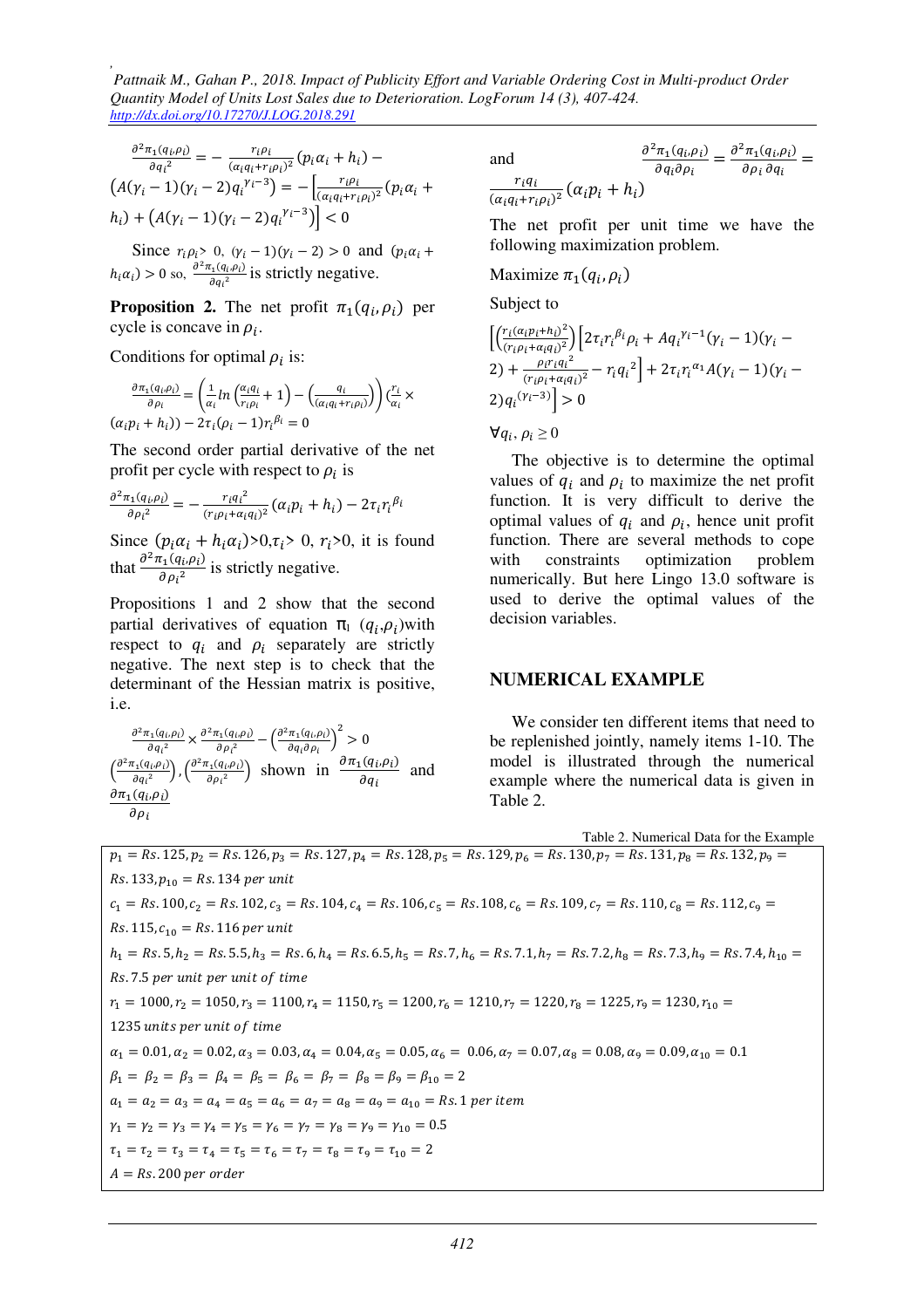Fig. 1 represents the relationship between the order quantity  $q_i$  and fuctional major ordering cost MAOC. Fig. 2 shows the relationship between the order quantity  $q_i$  and units lost per cycle due to deterioration  $L_i$ , Fig. 3 to Fig. 12 represent the three dimensional mesh plot of order quantity  $q_i$ , publicity effort

factor  $\rho_i$  and net profit per cycle  $\pi_1$ . These figures show concavity of the net profit function per cycle. The optimal solution that maximizes  $\pi_1(q_i, \rho_i)$ ,  $t_c^*, q_i^{**}, \rho_i^*, L^*,$  MAOC and PEC are determined by using Lingo 13.0 version software and the results are tabulated in Table 3.

|         |         |                     |         |         |             | Table 3. Optimal Values of the Proposed Model |            |         |                      |
|---------|---------|---------------------|---------|---------|-------------|-----------------------------------------------|------------|---------|----------------------|
| Model   | Iterati | $q_i^{**}$          | $t_c^*$ | $L^*$   | <b>MAOC</b> | $\boldsymbol{\rho_i}^*$                       | <b>PEC</b> | $\pi^*$ | $\boldsymbol{\pi}^*$ |
|         | on      |                     |         |         |             |                                               |            |         |                      |
| Multi-  | 5378    | 4220.248,3372.022,2 | 8.27566 | 12968.6 | 44.9495     | 1.012844,1.008908                             | 795.120    | 240644. | 29078.5              |
| product |         | 792.053,2367.018,20 | 88      | 6       | 5           | ,1.006432,1.00477                             | 5          | 8       | 9                    |
|         |         | 39.698,1869.063,172 |         |         |             | 0,1.003605,1.0032                             |            |         |                      |
|         |         | 4.64,1510.5711,1249 |         |         |             | 42, 1.002938, 1.002                           |            |         |                      |
|         |         | .742,1165.991       |         |         |             | 432,1.001802,1.00                             |            |         |                      |
|         |         |                     |         |         |             | 1666                                          |            |         |                      |
| Multi-  | 865     | 4220.182,3371.945,2 | 8.27527 | 12967.9 |             | 1.012844,1.008907                             | 795.025    | 240489. | 29061.2              |
| product |         | 791.964,2366.916,20 |         | 5       |             | ,1.006431,1.00477                             | 2          | 8       | 5675                 |
|         |         | 39.583,1868.942,172 |         |         |             | 0,1.003604,1.0032                             |            |         |                      |
|         |         | 4.514,1510.429,1249 |         |         |             | 42,1.002937,1.002                             |            |         |                      |
|         |         | .570,1165.813       |         |         |             | 432,1.001801,1.00                             |            |         |                      |
|         |         |                     |         |         |             | 1665                                          |            |         |                      |
| $\%$    |         |                     | 0.0048  | .0055   |             |                                               | 0.012      | 0.0644  | 0.0596               |
| Change  |         |                     |         |         |             |                                               |            |         |                      |
| Multi-  | 58      | 4166.667,3342.175,2 | 8.27527 | 12887.7 |             |                                               |            | 239694. | 28965.1              |
| product |         | 774.123,2355.68,203 |         |         |             |                                               |            |         | 783                  |
|         |         | 2.258,1862.903,1719 |         |         |             |                                               |            |         |                      |
|         |         | .463,1506.765,1247. |         |         |             |                                               |            |         |                      |
|         |         | 324,1163.874        |         |         |             |                                               |            |         |                      |
| $\%$    |         |                     | 0.0481  | 0.6243  |             |                                               |            | 0.3948  | 0.39                 |
| Change  |         |                     |         |         |             |                                               |            |         |                      |

Table 4. Comparative Analysis of a Single-Product Model and Multi-Product Model

| Model   | Item     | <b>Iteration</b> | $t_c^*$   | $q_i^*$                  | $L^*$    | <b>MAOC</b> | $\boldsymbol{\rho_i}^*$ | PEC      | $\pi_1^*$ | $\pi^*$  |
|---------|----------|------------------|-----------|--------------------------|----------|-------------|-------------------------|----------|-----------|----------|
|         |          | 96               | 4.08226   | 4220.248                 | 85.55468 | 3.078655    | 1.012844                | 329.9389 | 51701.5   | 12664.92 |
|         | 2        | 353              | 3.08588   | 3372.022                 | 102.9863 | 3.444172    | 1.008908                | 174.9594 | 39452.64  | 12784.89 |
|         | 3        | 117              | 2.431157  | 2792.053                 | 100.5812 | 3.785020    | 1.006432                | 100.1039 | 31223.28  | 12842.97 |
|         | 4        | 89               | 1.968897  | 2367.018                 | 91.98498 | 4.110827    | 1.00477                 | 60.18685 | 25288.46  | 12843.97 |
| Single- | 5        | 90               | 1.625741  | 2032.373                 | 81.48381 | 4.436376    |                         | $\Omega$ | 20756.24  | 12767.25 |
| product | 6        | 103              | 1.472667  | 1869.063                 | 81.35932 | 4.6026132   | 1.003242                | 30.77834 | 19010.69  | 12909.03 |
|         |          | 85               | 1.344225  | 1724.641                 | 79.86835 | 4.815936    | 1.002938                | 25.69237 | 17509.16  | 13025.47 |
|         | 8        | 66               | 1.173299  | 1506.907                 | 69.61584 | 5.15213     |                         | $\theta$ | 14591.24  | 12436.09 |
|         | 9        | 98               | 1.001802  | 1249.742                 | 53.78885 | 5.657437    | 1.001802                | 9.820012 | 10903.33  | 11233.93 |
|         | 10       | 98               | 0.9007397 | 1165.991                 | 51.7245  | 5.857096    | 1.001666                | 8.465561 | 10163.10  | 11283.06 |
| Total   |          |                  | 19.08667  | 22300.06                 | 798.9478 | 44.94026    | 10.0426                 | 739.9453 | 240599.6  | 124791.6 |
| Muti-   | $1 - 10$ | 5378             | 8.2756688 | 4220.248.33              | 12968.66 | 44.94955    | 1.012844,1.             | 795.1205 | 240644.8  | 29078.59 |
| product |          |                  |           | 72.022,2792              |          |             | 008908,1.00             |          |           |          |
|         |          |                  |           | .053,2367.0              |          |             | 6432,1.0047             |          |           |          |
|         |          |                  |           | 18.2039.698              |          |             | 70,1.003605             |          |           |          |
|         |          |                  |           | ,1869.063,1              |          |             | ,1.003242,1.            |          |           |          |
|         |          |                  |           | 510.5711,12              |          |             | 002938,1.00             |          |           |          |
|         |          |                  |           | 49.742,1165              |          |             | 2432,1.0018             |          |           |          |
|         |          |                  |           | .991                     |          |             | 02,1.001666             |          |           |          |
| $\%$    |          |                  | 130.6359  | $\overline{\phantom{a}}$ | 93.8394  | 0.0207      |                         | 6.9392   | 0.0188    | 329.1529 |
| Change  |          |                  |           |                          |          |             |                         |          |           |          |

Comparative analysis of a multi-product model with and without publicity effort cost and for fixed major ordering cost with the present multi-product model is shown in Table 3. It is observed that the multi-product net profit per cycle of the present model is 6.44% and 1.88% more than that of the multi-product model with publicity and fixed major ordering

cost and the other multi-product model without publicity policy and fixed major ordering cost respectively. So, considerable savings can be realized during the replenishment by the ordering of several different multi-items with implication of publicity policy with functional ordering cost. So, multi-product retailers' publicity and ordering multi-product strategies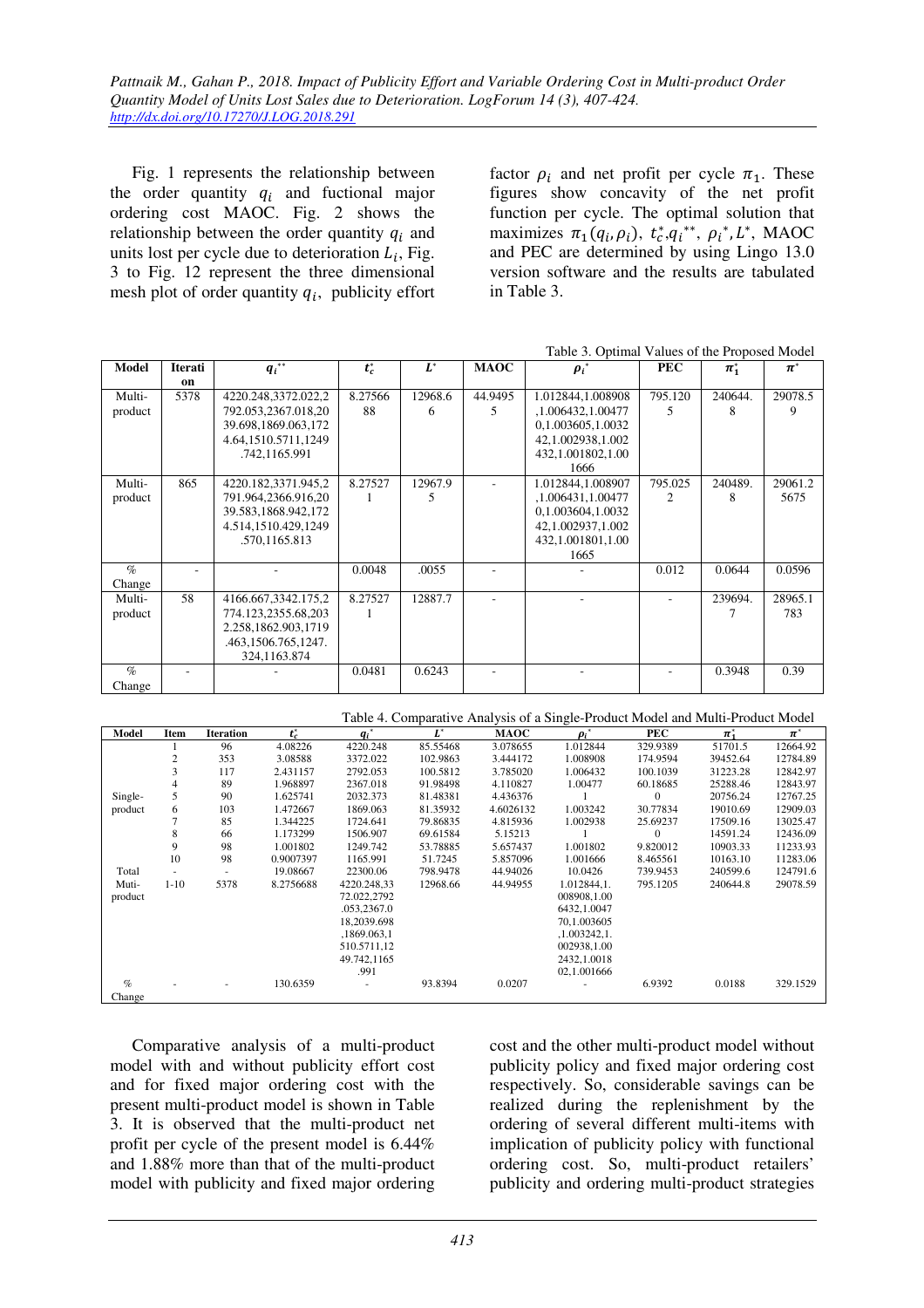for deteriorating items are widely used in the real world for retailers' perspective. It indicates the present model incorporated with publicity effort cost, functional major ordering cost and units lost due to deterioration may draw the better decisions in managerial uncertain space with retailer's perspective.



Fig. 1. Two dimensional plot of Order Quantity,  $q_i$  and Functional Major Ordering Cost



Fig. 2. Two Dimensional Plot of Order Quantity qi and Units Lost per Cycle L<sup>i</sup>



Fig. 3. Two Three Dimensional Mesh Plot of Order Quantity q1, Publicity Effort Factor  $\rho_1$  and Net Profit per Cycle  $\pi_1$  $(q_1, \rho_1)$ 



Fig. 4. Two Three Dimensional Mesh Plot of Order Quantity q<sub>2</sub>, Publicity Effort Factor  $\rho_2$  and Net Profit per Cycle  $\pi_1$  $(q_2, \rho_2)$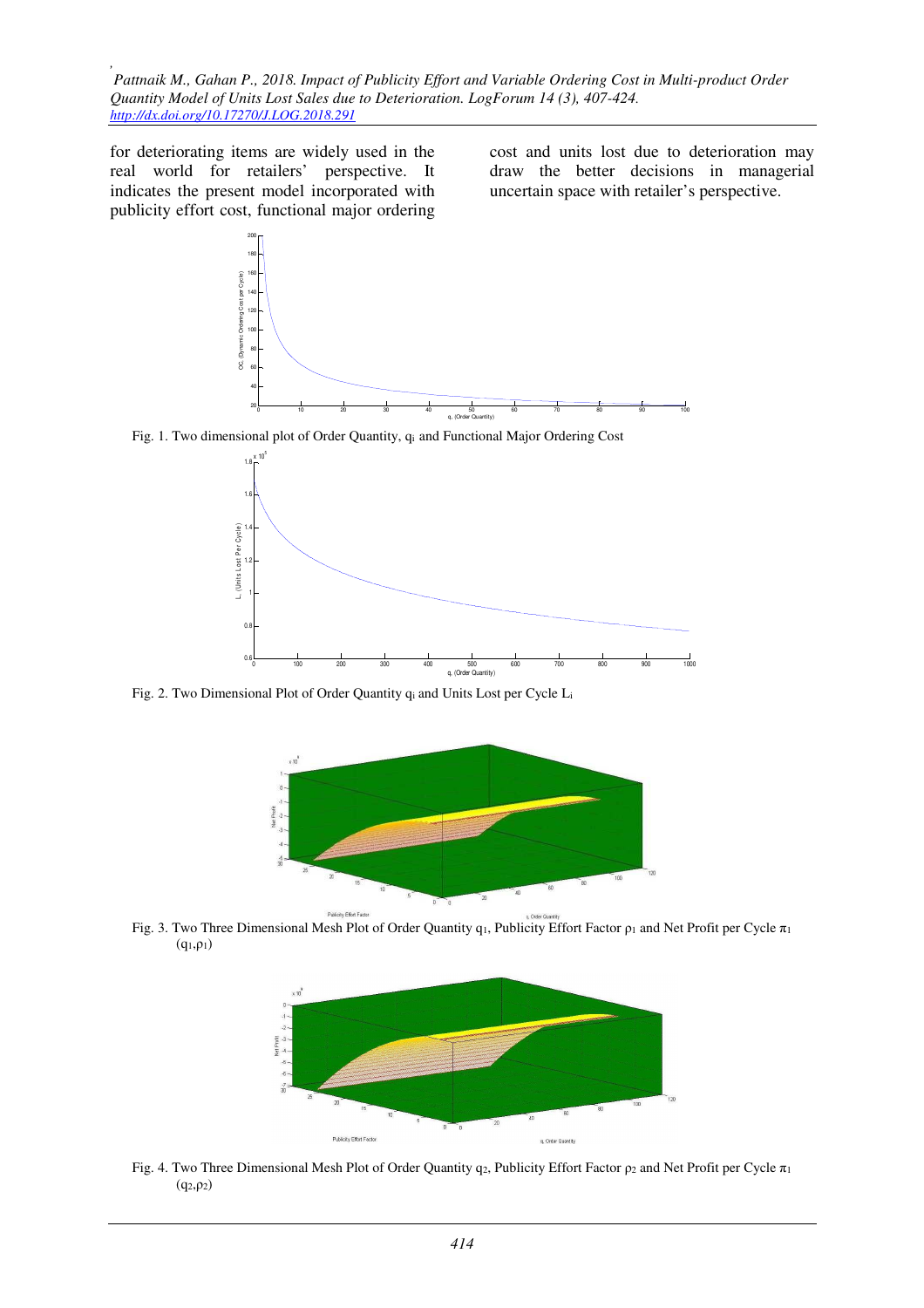

a. Order Qui Fig. 5. Two Three Dimensional Mesh Plot of Order Quantity q<sub>3</sub>, Publicity Effort Factor  $\rho_3$  and Net Profit per Cycle  $\pi_1$  $(q_3, \rho_3)$ 



Fublicity Effort Estate Action 1 Research Plot of Order Quantity q4, Publicity Effort Factor ρ<sub>4</sub> and Net Profit per Cycle π<sub>1</sub>  $(q_4, \rho_4)$ 



Fig. 7. Two Three Dimensional Mesh Plot of Order Quantity q5, Publicity Effort Factor  $\rho_5$  and Net Profit per Cycle  $\pi_1$  $(q_5, ρ_5)$ 



Fig. 8. Two Three Dimensional Mesh Plot of Order Quantity q6, Publicity Effort Factor  $\rho_6$  and Net Profit per Cycle  $\pi_1$  $(q<sub>6</sub>,ρ<sub>6</sub>)$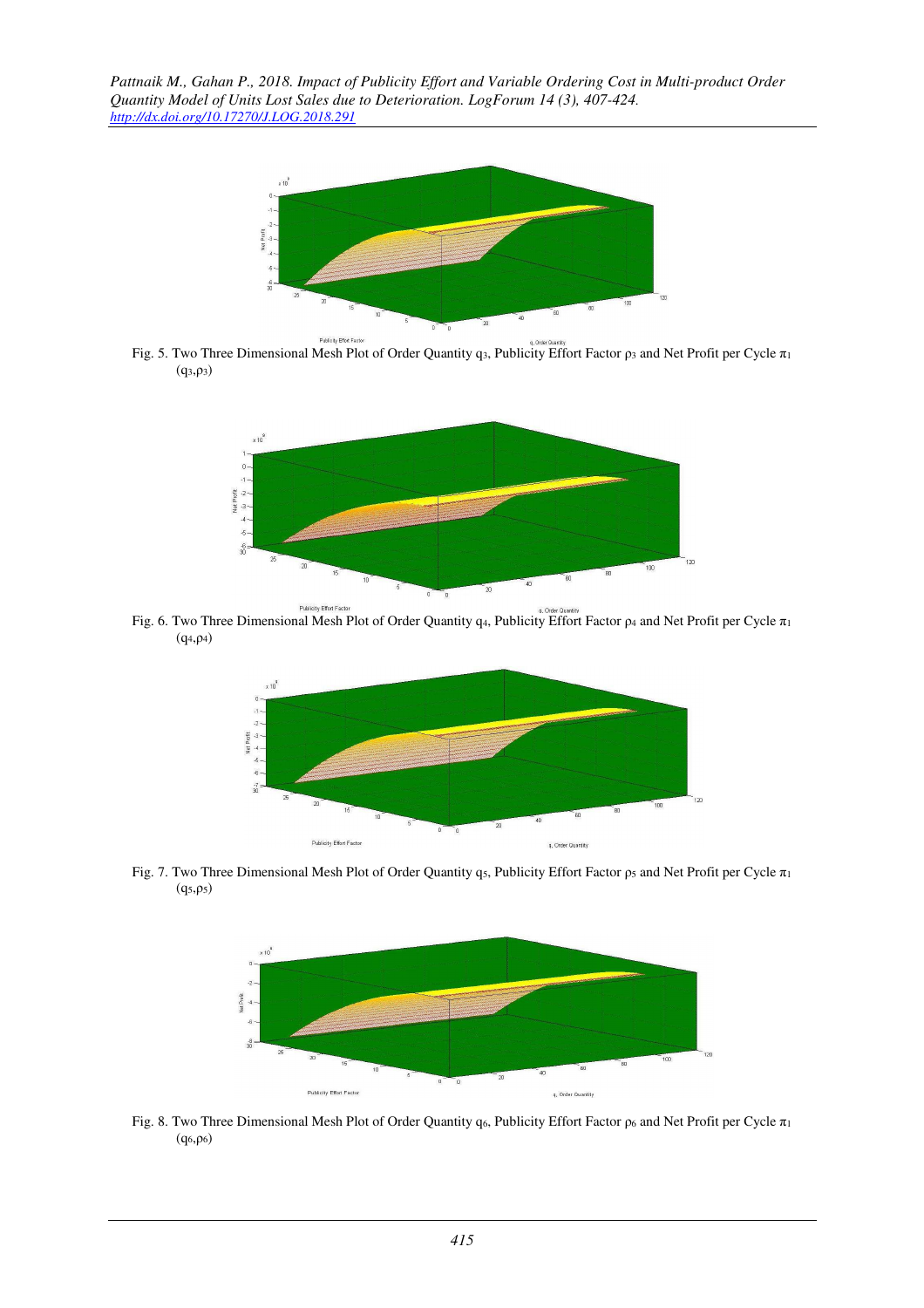*,* 



Fig. 9. Two Three Dimensional Mesh Plot of Order Quantity q7, Publicity Effort Factor  $\rho_7$  and Net Profit per Cycle  $\pi_1$  $(q_7, ρ_7)$ 



Fig. 10. Two Three Dimensional Mesh Plot of Order Quantity q<sub>8</sub>, Publicity Effort Factor  $\rho_8$  and Net Profit per Cycle  $\pi_1$  $(q_8, \rho_8)$ 



Fig. 11. Two Three Dimensional Mesh Plot of Order Quantity q9, Publicity Effort Factor ρ9 and Net Profit per Cycle π<sub>1</sub> (q9,ρ9)



Fig. 12. Two Three Dimensional Mesh Plot of Order Quantity q10, Publicity Effort Factor ρ10 and Net Profit per Cycle π1  $(q_{10}, \rho_{10})$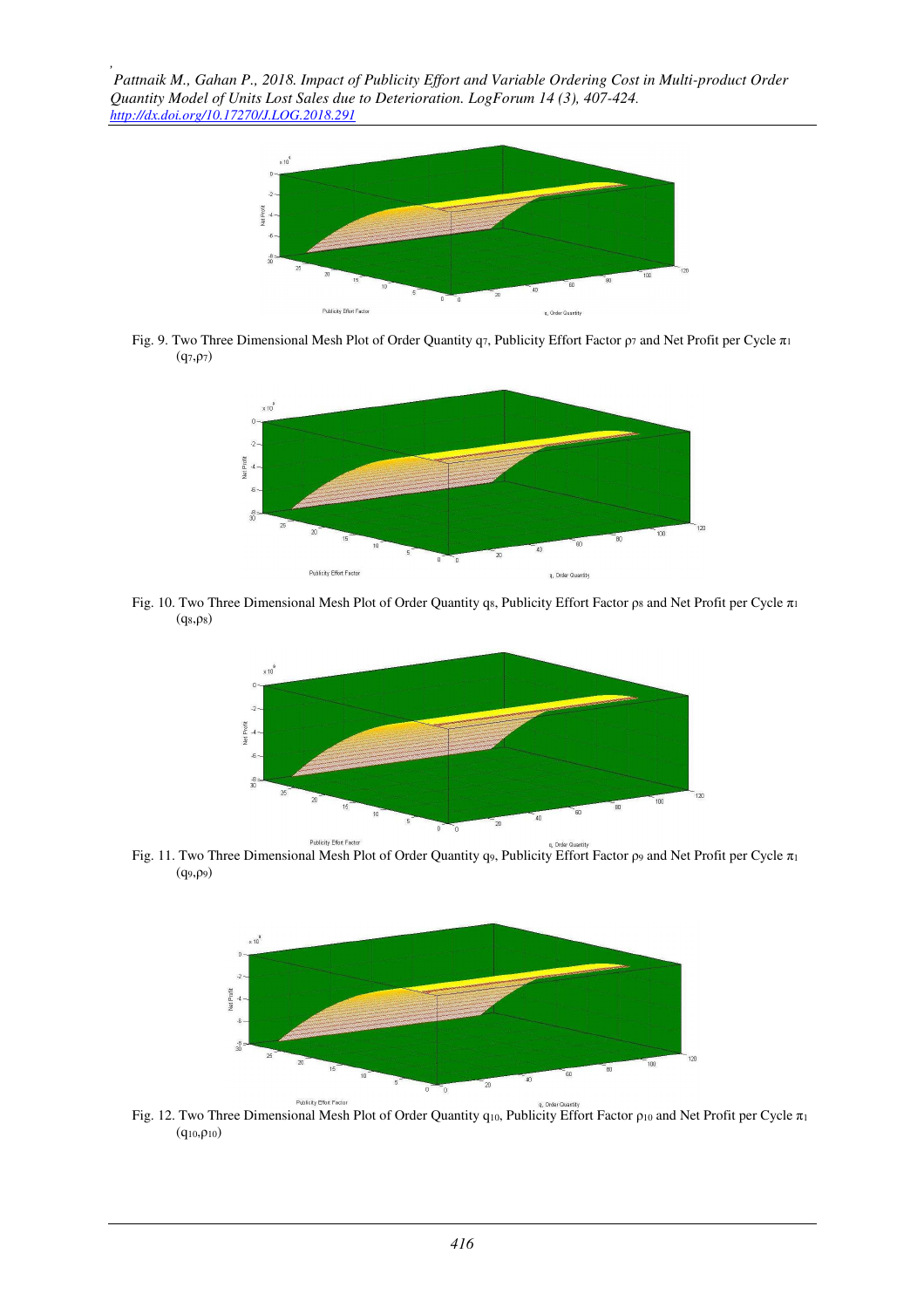## **SENSITIVITY ANALYSIS**

It is interesting to investigate the influence of the major inventory parameters,  $p_i$ , $r_i$ ,  $h_i$ ,  $c_i$ ,  $a_i$ ,  $A$ ,  $\gamma_i$ ,  $\tau_i$ ,  $\beta_i$  and  $\alpha_i$  on retailers' perspective multi-product order quantity model. The computational results shown in Table 5 indicate the following managerial phenomena:

- $q_i$ ,  $i = 1, 2, ... 10$  order quantities,  $t_c$  the cycle length, L total units lost due to deterioration and  $\rho_i$  the publicity effort factor are highly sensitive, MAOC functional major ordering cost is sensitive, PEC publicity effort cost per cycle is highly sensitive,  $\pi_1$  the net profit per cycle and  $\pi$  the average profit per cycle are highly sensitive to the parameter  $p_i$  selling price for item i.
- $q_i$ ,  $i = 1,2,...10$  order quantities are sensitive,  $t_c$  the cycle length is insensitive L total units lost due to deterioration is sensitive,  $\rho_i$  the publicity effort factor are insensitive, MAOC functional major ordering cost is moderately sensitive, PEC publicity effort cost per cycle is insensitive,  $\pi_1$  the net profit per cycle and  $\pi$  the average profit per cycle are sensitive to the parameter  $r_i$  the consumption rate for item i.
- $q_i$ ,  $i = 1, 2, ... 10$  order quantities and  $t_c$ the cycle length, L total units lost due to deterioration is sensitive,  $\rho_i$  the publicity effort factor are insensitive, MAOC functional major ordering cost, PEC publicity effort cost per cycle and  $\pi_1$  the net profit per cycle are sensitive and  $\pi$  the average profit per cycle is moderately sensitive to the parameter  $h_i$ holding cost of item i per unit per unit of time.
- $q_i$ ,  $i = 1, 2, ... 10$  order quantities,  $t_c$  the cycle length, L total units lost due to deterioration,  $\rho_i$  the publicity effort factor, MAOC functional major ordering cost, PEC publicity effort cost per cycle,  $\pi_1$  the net profit per cycle and  $\pi$  the average profit per cycle are sensitive to the parameter  $c_i$  purchasing cost for item i.
- $q_i$ ,  $i = 1,2,...10$  order quantities are insensitive,  $t_c$  the cycle length, L total

units lost due to deterioration,  $\rho_i$  the publicity effort factor, MAOC functional major ordering cost, PEC publicity effort cost per cycle are insensitive,  $\pi_1$  the net profit per cycle and  $\pi$  the average profit per cycle is moderately sensitive to the parameter  $a_i$  minor ordering cost of item i.

- $q_i$ ,  $i = 1, 2, ... 10$  order quantities,  $t_c$  the cycle length, L total units lost due to deterioration,  $\rho_i$  the publicity effort factor are insensitive, MAOC functional major ordering cost is highly sensitive, PEC publicity effort cost per cycle is insensitive,  $\pi_1$  the net profit per cycleand  $\pi$  the average profit per cycle are moderately sensitive to the parameter A major ordering cost per order.
- $q_i$ ,  $i = 1, 2, ... 10$  order quantities and  $t_c$ the cycle length are insensitive, L total units lost due to deterioration is moderately sensitive,  $\rho_i$  the publicity effort factor is insensitive, MAOC functional major ordering cost is highly sensitive, PEC publicity effort cost per cycle is insensitive,  $\pi_1$  the net profit per cycle and  $\pi$  the average profit per cycle is moderately sensitive to the parameter  $\gamma_i$  of the publicity effort cost per cycle.
- $q_i$ ,  $i = 1,2,...10$  order quantities are sensitive,  $t_c$  the cycle length, L total units lost due to deterioration,  $\rho_i$  the publicity effort factor are insensitive, MAOC functional major ordering cost is moderately sensitive, PEC publicity effort cost per cycle is highly sensitive,  $\pi_1$  the net profit per cycle and  $\pi$  the average profit per cycle are moderately sensitive to the parameter  $\tau_i$  of the publicity effort cost per cycle.
- $q_i$ ,  $i = 1,2,...10$  order quantities are highly sensitive,  $t_c$  the cycle length is insensitive, L total units lost due to deterioration is highly sensitive,  $\rho_i$  the publicity effort factor, MAOC functional major ordering cost, PEC publicity effort cost per cycle,  $\pi_1$  the net profit per cycle and  $\pi$  the average profit per cycle are highly sensitive to the parameter  $\beta_i$  of the publicity effort cost per cycle.
- $q_i$ ,  $i = 1,2,...10$  order quantities are sensitive,  $t_c$  the cycle length, L total units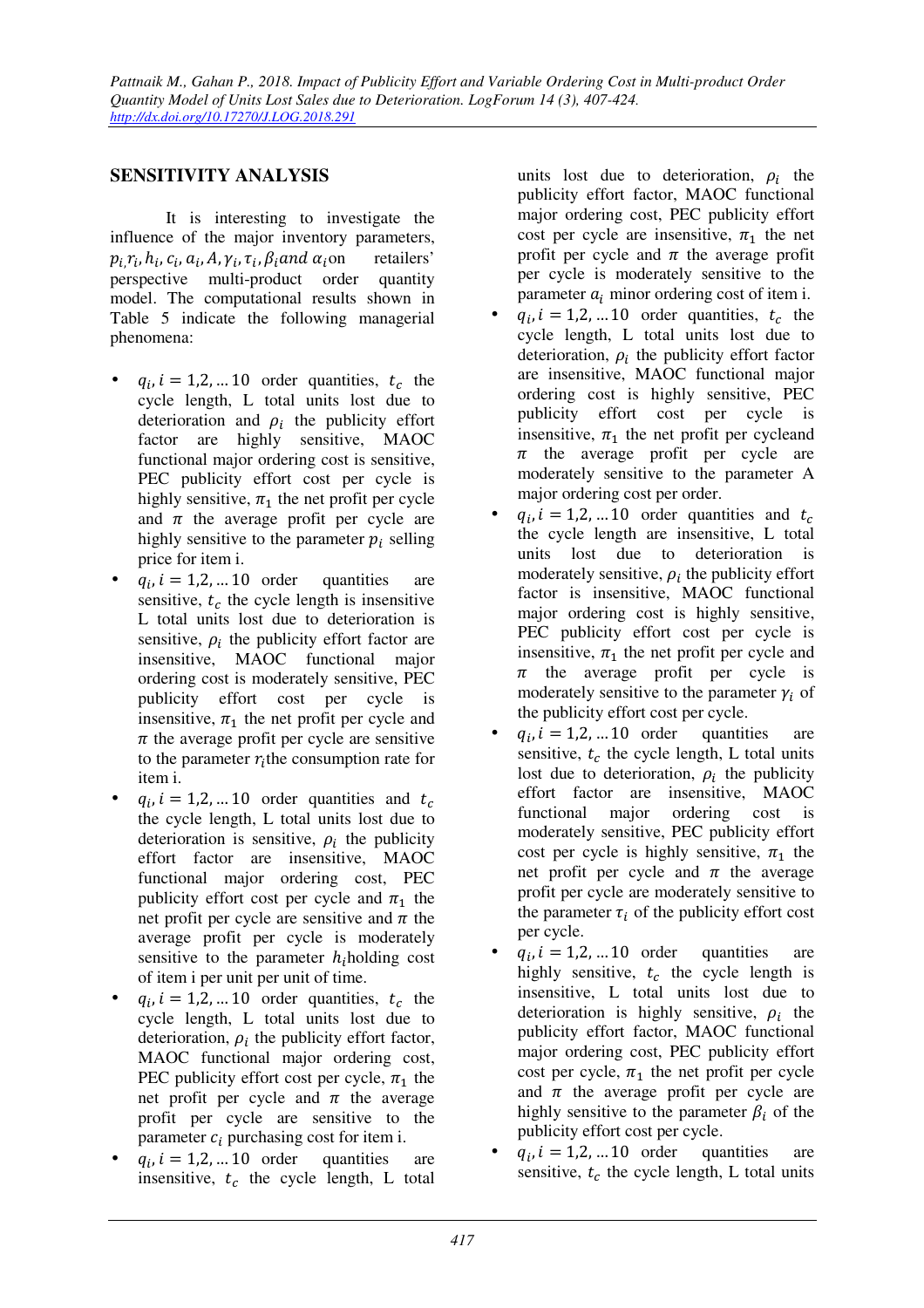lost due to deterioration are sensitive,  $\rho_i$ the publicity effort factor are insensitive, MAOC functional major ordering cost and PEC publicity effort cost per cycle are sensitive,  $\pi_1$  the net profit per cycle is highly sensitive and  $\pi$  the average profit per cycle is moderately sensitive to the parameter  $\alpha_i$  of the percentage of units lost due to deterioration.

Fig. 13 is about net profit per cycle variations with respect to inventory parameters. The profit increases slightly with increase in per unit selling price, consumption rate and one parameter of publicity effort cost and then decreasing and the profit increases slightly with increase in consumption rate. The profit decreases with increase in holding cost

per unit per unit time, purchasing cost per unit for item i and the profit decreases slightly with increase in one parameter of publicity effort cost, minor ordering cost, parameter of functional major ordering cost, MAOC and percentage of units lost due to deterioration respectively. This suggests that the retailer should work on the holding cost per unit per unit of time, purchasing cost per unit, minor ordering cost, parameters of publicity cost function, functional major ordering cost and percentage of units lost due to deterioration for item i. The retailer should put large order with implementing publicity strategy and implementation of appropriate preservation technology to save in ordering cost and wastage cost as a result profit of retailers can be increased significantly.

| Par   | <b>Value</b>      | Itera | $t_c^*$ | $L^*$  | $q_i^*$                               | $\boldsymbol{\rho_i}^*$                | <b>MAO</b>  | <b>PEC</b> | $\pi_1^*$ | $\pi^*$ | $\overline{\mathcal{C}}$ |
|-------|-------------------|-------|---------|--------|---------------------------------------|----------------------------------------|-------------|------------|-----------|---------|--------------------------|
| ame   |                   | tion  |         |        |                                       |                                        | $\mathbf C$ |            |           |         | Change                   |
| ter   | 126,12            | 6323  | 11.832  | 19218. | 5979.433,4818.72                      | 1.025039,1.01372                       | 36.829      | 3250       | 5032      | 42530.  | 109.1                    |
| $p_i$ | 7,128,1           |       | 94      | 46     | 2,4032.471,3460.6                     | 7,1.013103,1.0099                      | 14          | .313       | 65        | 85      | 319                      |
|       | 29,130,           |       |         |        | 82,3023.335,2769.                     | 75,1.007756,1.006                      |             |            |           |         |                          |
|       | 131,13            |       |         |        | 234, 2554. 343, 227                   | 969,1.006309,1.00                      |             |            |           |         |                          |
|       | 2,133,1           |       |         |        | 2.408,1948.699,18                     | 5389,1.004291,1.0                      |             |            |           |         |                          |
|       | 34,135            |       |         |        | 17.747                                | 03966                                  |             |            |           |         |                          |
|       | 127,              | 301   | 15.281  | 25725. | 7808.809,6307.79,                     | 1.041171,1.02944                       | 31.898      | 9140       | 8601      | 56286.  | $\overline{257.4}$       |
|       | 128,12            |       | 44      | 07     | 5300.66,4573.65,4                     | 3,1.022024,1.0169                      | 42          | .703       | 31.6      | 03      | 279                      |
|       | 9,130,1           |       |         |        | 020.962,3680.894,                     | 89,1.013402,1.012                      |             |            |           |         |                          |
|       | 31,132,<br>133,13 |       |         |        | 3393.627,3042.03<br>4,2653.794,2474.7 | 029,1.010882,1.00<br>3546,1.00201,1.00 |             |            |           |         |                          |
|       | 4,135,1           |       |         |        | 98                                    | 0231                                   |             |            |           |         |                          |
|       | 36                |       |         |        |                                       |                                        |             |            |           |         |                          |
|       | 128,12            | 1206  | 18.605  | 32514. | 9727.495,7850697                      | 1.061179,1.04398                       | 28.478      | 2065       | 1310      | 7443.5  | 444.6                    |
|       | 9,130,1           |       | 28      | 9      | ,6604.34,5711.394                     | 7,1.033127,1.0257                      | 49          | 7.67       | 622       | 5       | 293                      |
|       | 31,132,           |       |         |        | ,5036.643,4607.34                     | 53,1.02049,1.0183                      |             |            |           |         |                          |
|       | 133,13            |       |         |        | 9,4245.226,3821.7                     | 72,1.016607,1.014                      |             |            |           |         |                          |
|       | 4,135,1<br>36,137 |       |         |        | 27,3366.939,3138.<br>779              | 541,1.012235,1.01<br>1299              |             |            |           |         |                          |
|       | 1100,1            | 3031  | 8.2930  | 14116. | 4636.911,3690.32                      | 1.002995,1.00271                       | 43.153      | 795.       | 2621      | 31614.  | 8.949                    |
| $r_i$ | 150,12            |       | 54      | 24     | 1,3044.242,2571.8                     | 5,1.002249,1.0016                      | 52          | 1090       | 81.9      | 64      | 747                      |
|       | 00,125            |       |         |        | 55,2209.049,2023.                     | 66,1.001541,1.011                      |             |            |           |         |                          |
|       | 0,1300,           |       |         |        | 018,1865.575,163                      | 676.1.008133.1.00                      |             |            |           |         |                          |
|       | 1310,1            |       |         |        | 3.567,1351.144,12                     | 5896,1.004389,1.0                      |             |            |           |         |                          |
|       | 320,13            |       |         |        | 60.225                                | 03327                                  |             |            |           |         |                          |
|       | 25,133            |       |         |        |                                       |                                        |             |            |           |         |                          |
|       | 0,1335<br>1200.1  | 4715  | 8.2755  | 15263. | 5053.575,4008.62                      | 1.010703,1.00748                       | 41.557      | 795.       | 2837      | 34283.  | 17.89                    |
|       | 250,13            |       | 88      | 37     | 1,3296.432,2776.6                     | 2,1.005442,1.0040                      | 51          | 0998       | 18.7      | 81      | 937                      |
|       | 00,135            |       |         |        | 93,2378.399,2176.                     | 63,1.003090,1.002                      |             |            |           |         |                          |
|       | 0,1400,           |       |         |        | 972,2006.51,1756.                     | 782,1.002524,1.00                      |             |            |           |         |                          |
|       | 1410,1            |       |         |        | 563,1452.547,135                      | 2091,1.001549,1.0                      |             |            |           |         |                          |
|       | 420,14            |       |         |        | 4.46                                  | 01434                                  |             |            |           |         |                          |
|       | 25,143            |       |         |        |                                       |                                        |             |            |           |         |                          |
|       | 0,1435<br>1300,1  | 7646  | 8.2755  | 16410. | 5470.239,4326.92,                     | 1.00988,1.006928,                      | 40.126      | 795.       | 3052      | 36886.  | 26.84                    |
|       | 350,14            |       | 55      | 73     | 3548.622,2981.53                      | 1.005053,1.00378                       | 85          | 0921       | 55.3      | 38      | 891                      |
|       | 00,145            |       |         |        | 2,2547.75,2330.92                     | 3,1.002884,1.0025                      |             |            |           |         |                          |
|       | 0,1500,           |       |         |        | 7,2147.446,1879.5                     | 98,1.002358,1.001                      |             |            |           |         |                          |
|       | 1510,1            |       |         |        | 6,1553.95,1448.69                     | 954,1.001448,1.00                      |             |            |           |         |                          |
|       | 520,15            |       |         |        | 5                                     | 134                                    |             |            |           |         |                          |
|       | 25,153            |       |         |        |                                       |                                        |             |            |           |         |                          |
|       | 0,1535            |       |         |        |                                       |                                        |             |            |           |         |                          |

Table 4. Sensitivity Analyses of the Significant Parameters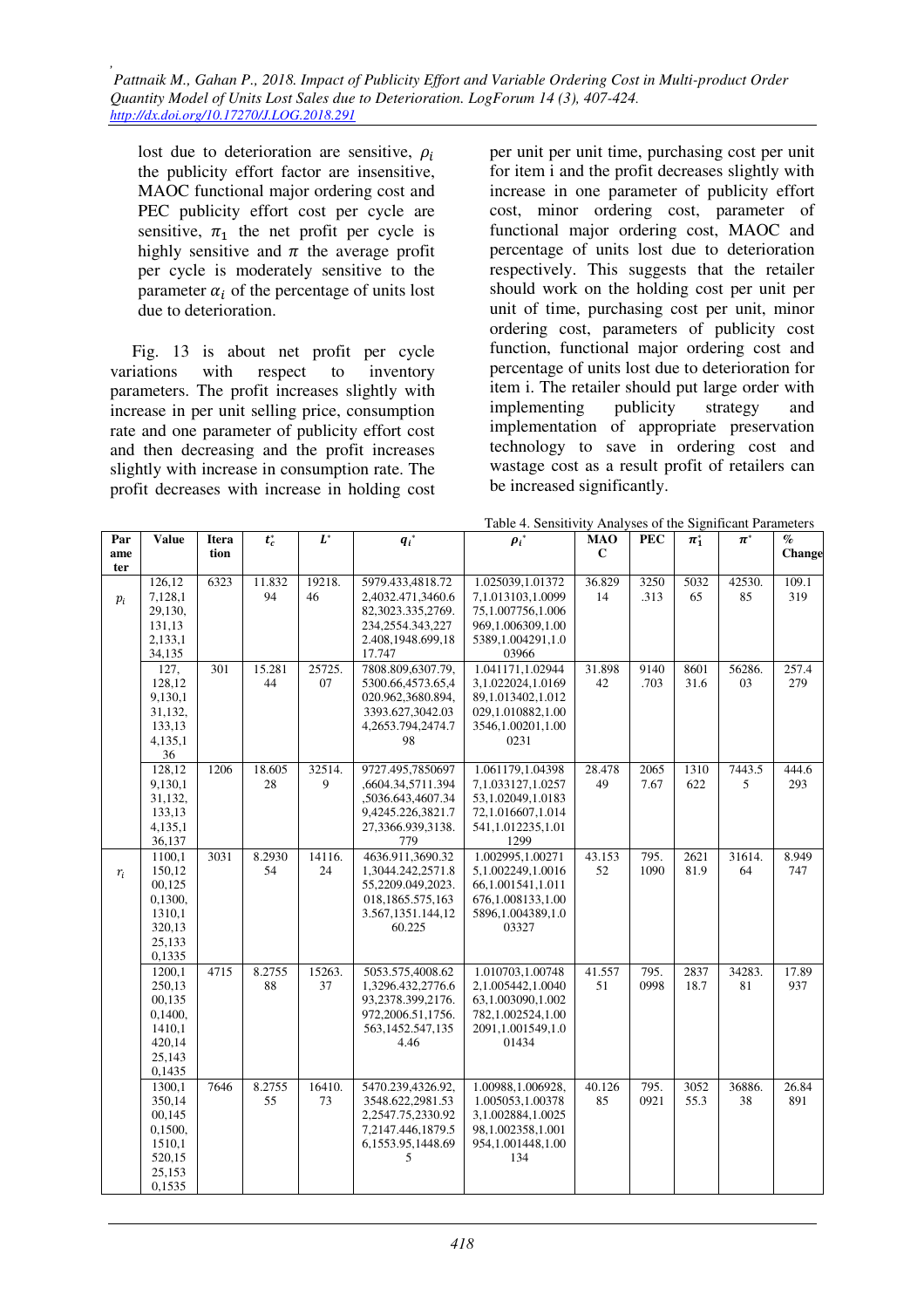*Pattnaik M., Gahan P., 2018. Impact of Publicity Effort and Variable Ordering Cost in Multi-product Order Quantity Model of Units Lost Sales due to Deterioration. LogForum 14 (3), 407-424. http://dx.doi.org/10.17270/J.LOG.2018.291* 

| $h_i$ | 6,6.5,7,<br>7.5,8.8.<br>1,8.2,8. | 2139 | 7.5065<br>65   | 11731.<br>4              | 3610.892,2974.16<br>3,2514.617,2164.5<br>56,1887.001,1741. | 1.011031,1.00788<br>4.1.00581.1.00437<br>4,1.003342,1.0030 | 46.781<br>03  | 626.<br>6265 | 2178<br>78.5 | 29025.<br>06 | 9.460<br>54                          |
|-------|----------------------------------|------|----------------|--------------------------|------------------------------------------------------------|------------------------------------------------------------|---------------|--------------|--------------|--------------|--------------------------------------|
|       | 3,8.4,8.<br>5                    |      |                |                          | 033,1615.895,142<br>2.87,1182.992,110                      | 27,1.002758,1.002<br>295,1.001708,1.00                     |               |              |              |              |                                      |
|       |                                  |      |                |                          | 7.905                                                      | 1585                                                       |               |              |              |              |                                      |
|       | 7,7.5,8,<br>8.5,9,9.             | 9285 | 6.8810<br>33   | 10729.<br>44             | 3155.279,2660.27<br>1,2287.33,1993.99                      | 1.009666,1.00707<br>1,1.005298,1.0040                      | 48.535<br>08  | 508.<br>9365 | 1994<br>16.5 | 28980.<br>61 | 17.13                                |
|       | 1,9.2,9.<br>3,9.4,9.             |      |                |                          | 9,1755.575,1629.4<br>19,1520.051,1344.                     | 38,1.003116,1.002<br>838,1.0026,1.0021                     |               |              |              |              | 24                                   |
|       | 5                                |      |                |                          | 795,1123.012,105<br>5.333                                  | 73,1.001624,1.001<br>512                                   |               |              |              |              |                                      |
|       | 8,8.5,9,<br>9.5,10,              | 4293 | 6.3598<br>18   | 9897.3<br>98             | 2801.749,2406.30<br>6,2097.722,1848.3                      | 1.008602,1.00641<br>0.1.004869.1.0037                      | 50.221<br>701 | 422.<br>9443 | 1840<br>73.6 | 28943.<br>22 | 23.50                                |
|       | 10.1,10<br>.2, 10.3,             |      |                |                          | 57,1641.264,1531.<br>254,1434.639,127                      | 50,1.002918,1.002<br>672,1.002458,1.00                     |               |              |              |              | 82                                   |
|       | 10.4,10<br>$.5\,$                |      |                |                          | 4.843,1068.822,10<br>07.526                                | 2063, 1.001548, 1.0<br>01446                               |               |              |              |              |                                      |
| $c_i$ | 101,10<br>3,105,1                | 5583 | 8.1415<br>1278 | 12792.<br>$\overline{4}$ | 4040.63,3220.613,<br>2660.433,2250.08                      | 1.011824,1.00816<br>7,1.005872,1.0043                      | 46.183<br>63  | 665.<br>4669 | 2188<br>85.5 | 26885.<br>11 | 9.042                                |
|       | 07,109,<br>111,11                |      |                |                          | 1,1934.12,1771.73<br>2,1634.392,1427.7                     | 36,1.003261,1.002<br>932,1.002657,1.00                     |               |              |              |              | 08                                   |
|       | 3,116,1<br>17                    |      |                |                          | 32.1634.392.1427.<br>687,1174.149,109                      | 2188,1.001602,1.0<br>01481,                                |               |              |              |              |                                      |
|       |                                  |      |                |                          | 5.302                                                      |                                                            |               |              |              |              |                                      |
|       | 102,10<br>4,106,1                | 4425 | 4.8034<br>39   | 14681.<br>21             | 3862.113,3070.31<br>1,2529.875,2134.1                      | 1.010847,1.00745<br>9,1.005339,1.0039                      | 47.513<br>44  | 552.<br>6636 | 1982<br>23.4 | 41266.<br>98 | 17.62                                |
|       | 08,110,<br>112,11                |      |                |                          | 49,1829.485,1675.<br>333,1545.052,134                      | 23,1.002935,1.002<br>639,1.002390,                         |               |              |              |              | 82                                   |
|       | 4,117,1<br>18                    |      |                |                          | 5.667,1099.358,10<br>25.384                                | 1.002188,1.00141<br>4,1.001307                             |               |              |              |              |                                      |
|       | 103,10                           | 6077 | 7.1301         | 11039.                   | 3684.672,2921.09                                           | 1.009914,1.00678                                           | 48.952        | 455.         | 1786         | 25055.       |                                      |
|       | 5,107,1<br>09,111,               |      | 9              | 96                       | 3,2433.359,2019.2<br>02,1725.781,1579.                     | 4,1.004832,1.0035<br>32,1.002628,1.002                     | 66            | 1292         | 49           | 29           | 25.76<br>24                          |
|       | 113,11                           |      |                |                          | 849,1456.608,126                                           | 362,1.002139,1.00                                          |               |              |              |              |                                      |
|       | 5,118,1<br>19                    |      |                |                          | 4.497,1025.355,95<br>6.2227                                | 1741, 1.001239, 1.0<br>01145                               |               |              |              |              |                                      |
|       | 2,2,2,2,<br>2,2,2,2,             | 3146 | 8.2756<br>69   | 12968.<br>66             | 4220.248,3372.02<br>2,2792.053,2367.0                      | 1.012844,1.00890<br>8,1.006432,1.0047                      | 44.949<br>55  | 795.<br>1205 | 2406<br>34.8 | 29077.<br>38 | 0.004                                |
| $a_i$ | 2,2                              |      |                |                          | 18,2039.698,1869.                                          | 7,1.003605,1.0032                                          |               |              |              |              | 16                                   |
|       |                                  |      |                |                          | 063,1724.641,151<br>0.571,1249.742,11                      | 42,1.002938,1.002<br>432,1.001802,1.00                     |               |              |              |              |                                      |
|       |                                  |      |                |                          | 65.991                                                     | 1666                                                       |               |              |              |              |                                      |
|       | 5,5,5,5,<br>5,5,5,5,             | 3637 | 8.2756<br>69   | 12968.<br>66             | 4220.247,3372.02<br>2,2792.056,2367.0                      | 1.012844,1.00890<br>8,1.006432,1.0047                      | 44.949<br>55  | 795.<br>1168 | 2406<br>04.8 | 29073.<br>76 | 0.016                                |
|       | 5,5                              |      |                |                          | 17,2039.701,1869.<br>063,1724.64,1510.                     | 7,1.003605,1.0032<br>42,1.002938,1.002                     |               |              |              |              | 62                                   |
|       |                                  |      |                |                          | 568,1249.742,116<br>5.99                                   | 432.1.001802.1.00<br>1666                                  |               |              |              |              |                                      |
|       | 50,50,5<br>0,50,50               | 6167 | 8.2756<br>69   | 12968.<br>66             | 4220.248.3372.02<br>2,2792.053,2367.0                      | 1.012844.1.00890<br>8,1.006432,1.0047                      | 44.949<br>55  | 795.<br>1204 | 2401<br>54.8 | 29019.<br>38 | $\mathcal{L}_{\mathcal{A}}$<br>0.203 |
|       | ,50,50,                          |      |                |                          | 17,2039.698,1869.                                          | 7,1.003605,1.0032                                          |               |              |              |              | 62                                   |
|       | 50,50,5<br>$\mathbf{0}$          |      |                |                          | 063,1724.64,1510.<br>571,1249.743,116                      | 42,1.002938,2907<br>6.291.002432,1.00                      |               |              |              |              |                                      |
|       |                                  |      |                |                          | 5.991                                                      | 1802, 1.001666                                             |               |              |              |              |                                      |
| A     | 300                              | 7547 | 8.2755<br>5    | 12968.<br>42             | 4220.281,3372.06<br>1,2792.098,2367.0                      | 1.012844,1.00890<br>8,1.006432,1.0047                      | 67.423<br>02  | 795.<br>1681 | 2406<br>22.3 | 29076.<br>29 | 0.009                                |
|       |                                  |      |                |                          | 69,2039.756,1869.<br>124, 1724. 704, 151                   | 7,1.003605,1.0032<br>42,1.002938,1.002                     |               |              |              |              | 35                                   |
|       |                                  |      |                |                          | 0.642571,1249.82<br>8,1165.08                              | 432,1.001802,1.00<br>1666                                  |               |              |              |              |                                      |
|       | 500                              | 190  | 8.2759         | 12969.                   | 4220.346,3372.13                                           | 1.012844,1.00890                                           | 112.36        | 795.         | 2405         | 29069.       |                                      |
|       |                                  |      | 51             | 13                       | 9,2792.188,2367.1<br>71,2039.871,1869.                     | 8,1.006432,1.0047<br>7,1.003605,1.0032                     | 73            | 2633         | 77.4         | 46           | 0.028<br>01                          |
|       |                                  |      |                |                          | 245, 1724. 83, 1510.<br>784,1250,1165.25                   | 42,1.002938,1.002<br>432,1.001802,1.00                     |               |              |              |              |                                      |
|       |                                  |      |                |                          | 9                                                          | 1666                                                       |               |              |              |              |                                      |
|       | 800                              | 335  | 8.2771<br>15   | 12971.<br>25             | 4220.445,3372.25<br>5,2792.322,2367.3                      | 1.012844,1.00890<br>8,1.006432,1.0047                      | 179.77<br>73  | 795.<br>4062 | 2405<br>10   | 29057.<br>23 | 0.056                                |
|       |                                  |      |                |                          | 24, 2040.043, 1869.<br>426,1725.02,1510.                   | 7,1.003605,1.0032<br>42,1.002938,1.002                     |               |              |              |              | 02                                   |
|       |                                  |      |                |                          | 997,1250.997,116                                           | 432,1.001802,1.00                                          |               |              |              |              |                                      |
|       |                                  |      |                |                          | 6.526                                                      | 1666                                                       |               |              |              |              |                                      |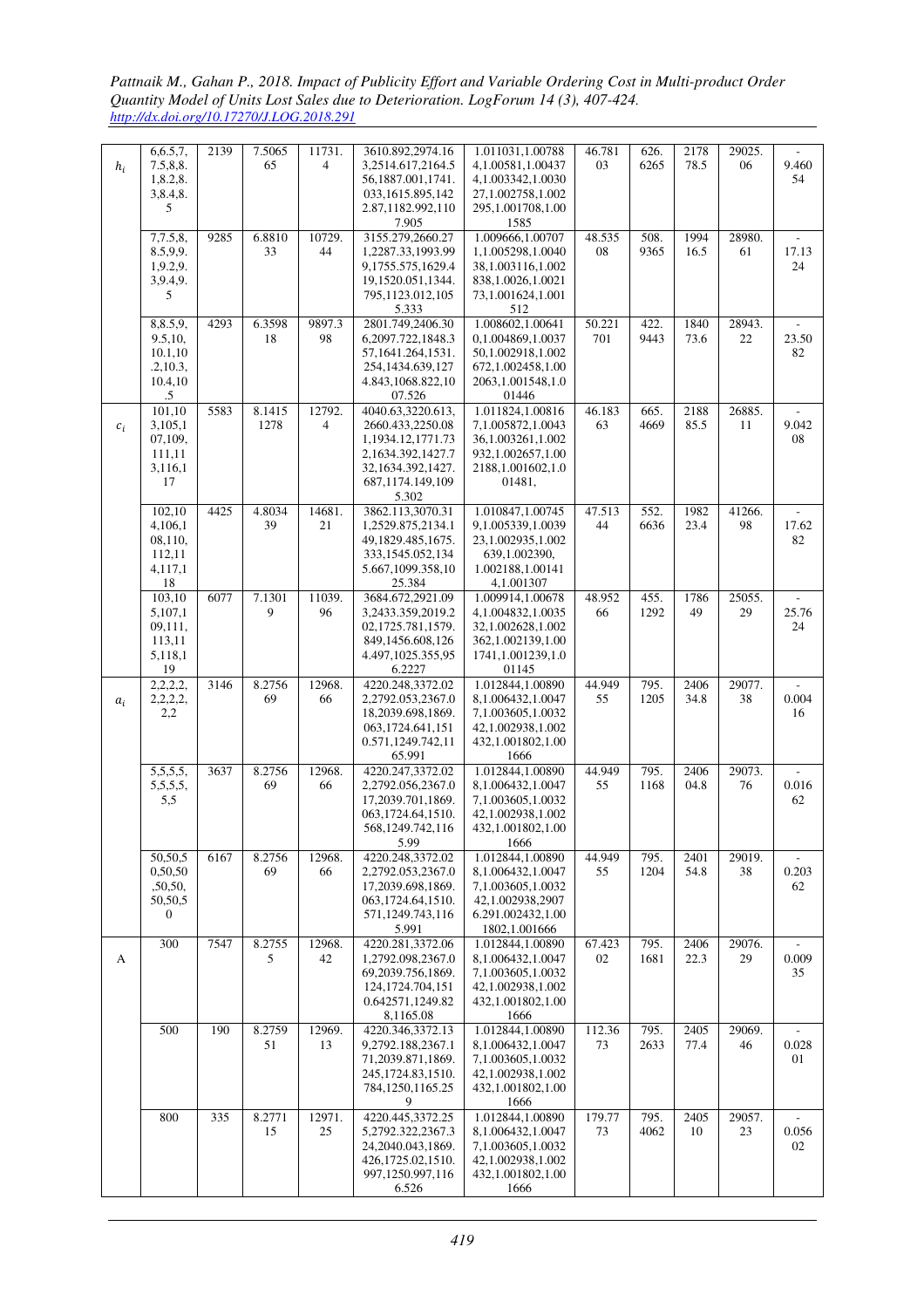| $\gamma_i$ | .6.6.6.           | 2062                   | 8.2759       | 12969. | 4220.303,3372.08           | 1.012844,1.00892           | 95.732 | 795. | 2405 | 29071. |        |
|------------|-------------------|------------------------|--------------|--------|----------------------------|----------------------------|--------|------|------|--------|--------|
|            | .6, .6, .6,       |                        | 25           | 16     | 5,2792.122,2367.0          | 8,1.006432,1.0047          | 94     | 1918 | 94.0 | 55     | 0.021  |
|            | .6, .6, .6,       |                        |              |        | 93,2039.78,1869.1          | 71,1.003605,1.003          |        |      |      |        | 11     |
|            | .6                |                        |              |        | 48, 1724. 727, 1510.       | 242,1.002938,1.00          |        |      |      |        |        |
|            |                   |                        |              |        | 665,1249.851,116           | 2432,1.001802,1.0          |        |      |      |        |        |
|            |                   |                        |              |        | 6.102                      | 01666                      |        |      |      |        |        |
|            | .7, .7, .7,       | 207                    | 8.2763       | 12969. | 4220.391,3372.18           | 1.012845,1.00890           | 204.19 | 795. | 2404 | 29056. |        |
|            | .7, .7, .7,       |                        | 55           | 88     | 1,2792.226,2367.2          | 8,1.006432,1.0047          | 58     | 2987 | 85.6 | 95     | 0.066  |
|            | .7, .7, .7,       |                        |              |        | 05,2039.9,1869.27          | 71,1.003605,1.003          |        |      |      |        | 16     |
|            | .7                |                        |              |        | ,1724.851,1510.79          | 243,1.002939,1.00          |        |      |      |        |        |
|            |                   |                        |              |        | 7,1250,1166.252            | 2433,1.001802,1.0          |        |      |      |        |        |
|            |                   |                        |              |        |                            | 01667                      |        |      |      |        |        |
|            | .8, .8, .8,       | 286                    | 8.2768       | 12970. | 4220.504,3372.3,2          | 1.012846,1.00890           | 436.21 | 795. | 2402 | 29027. |        |
|            |                   |                        | 11           | 68     | 792.351,2367.335,          | 9,1.006433,1.0047          | 09     | 425  | 53.6 | 31     | 0.162  |
|            | .8, .8, .8,       |                        |              |        |                            |                            |        |      |      |        |        |
|            | .8, .8, .8,       |                        |              |        | 2040.030,1869.40           | 71,1.003606,1.003          |        |      |      |        | 56     |
|            | $\boldsymbol{.8}$ |                        |              |        | 6,1724.988,1510.9          | 243,1.002939,1.00          |        |      |      |        |        |
|            |                   |                        |              |        | 39,1250.155,1166.          | 2433,1.001803,1.0          |        |      |      |        |        |
|            |                   |                        |              |        | 407                        | 01667                      |        |      |      |        |        |
|            | 3,3,3,3,          | 441                    | 8.2758       | 12941. | 4202.409,3362.09           | 1.008563,1.00593           | 44.981 | 530. | 2403 | 29045. |        |
| $\tau_i$   | 3,3,3,3,          |                        | 74           | 92     | 9,2786.106,2363.2          | 8,1.004288,1.0031          | 36     | 0805 | 79.8 | 85     | 0.110  |
|            | 3,3               |                        |              |        | 72,2037.256,1867.          | 8,1.002403,1.0021          |        |      |      |        | 12     |
|            |                   |                        |              |        | 05,1722.957,1509.          | 61,1.001595,1.001          |        |      |      |        |        |
|            |                   |                        |              |        | 35,1248.994,1165.          | 621,1.001201,1.00          |        |      |      |        |        |
|            |                   |                        |              |        | 345                        | 111                        |        |      |      |        |        |
|            | 4,4,4,4,          | 674                    | 8.2756       | 12928. | 4193.489,3357.13           | 1.006422,1.00445           | 44.997 | 397. | 2402 | 29030. |        |
|            | 4,4,4,4,          |                        | 7            | 53     | 7,2783.132,2361.3          | 4.1.003216.1.0023          | 29     | 5605 | 47.3 | 56     | 0.165  |
|            | 4,4               |                        |              |        | 99,2036.035,1866.          | 85,1.001802,1.001          |        |      |      |        | 18     |
|            |                   |                        |              |        | 043,1722.115,150           | 621,1.001469,1.00          |        |      |      |        |        |
|            |                   |                        |              |        | 8.739,1248.619,11          | 1216,1.000901,1.0          |        |      |      |        |        |
|            |                   |                        |              |        | 65.022                     | 00833                      |        |      |      |        |        |
|            | 5,5,5,5,          | 1085                   | 8.2756       | 12920. | 4188.138,3354.16,          | 1.005138.1.00356           | 45.006 | 318. | 2401 | 29020. |        |
|            | 5,5,5,5,          | 9                      | 71           | 51     | 2781.348,2360.27           | 3,1.002573,1.0019          | 87     | 0484 | 67.8 | 95     | 0.198  |
|            | 5,5               |                        |              |        | 6,2035.303,1865.4          | 08,1.001442,1.001          |        |      |      |        | 22     |
|            |                   |                        |              |        | 39,1721.61,1508.3          | 297,1.001175,1.00          |        |      |      |        |        |
|            |                   |                        |              |        | 72,1248.394,1164.          | 0973,1.000721,1.0          |        |      |      |        |        |
|            |                   |                        |              |        | 828                        | 00666                      |        |      |      |        |        |
|            | 1, 1, 1, 1,       | 185                    | 8.2753       | 99319. | 57681.98,34600.4           | 13.84367,10.3526           | 20.220 | 8506 | 1090 | 131779 | 353.1  |
| $\beta_i$  | 1, 1, 1, 1, 1,    |                        | $\mathbf{1}$ | 27     | 4,22399.22,15277.          | 6,8.074332,6.4853          | 25     | 50.2 | 517  | .6     | 646    |
|            | 1,1               |                        |              |        | 40,10822.13,9170.          | 3,5.32518,4.92247          |        |      |      |        |        |
|            |                   |                        |              |        | 142,7881.59,5995.          | 1,4.583716,3.9789          |        |      |      |        |        |
|            |                   |                        |              |        |                            |                            |        |      |      |        |        |
|            |                   |                        |              |        |                            |                            |        |      |      |        |        |
|            |                   |                        |              |        | 372,4010.715,355           | 22,3.215379,3.056          |        |      |      |        |        |
|            |                   |                        |              |        | 7.94                       | 892                        |        |      |      | 29030. |        |
|            | 2.1, 2.1,         | 9152                   | 8.2756       | 12928. | 4193.553,3357.1,2          | 1.006437,1.00444           | 44.997 | 395. | 2402 |        |        |
|            | .2.1.2.1          |                        | 71           | 34     | 783.069,2361.335,          | 3,1.003193,1.0023          | 72     | 9313 | 45.6 | 35     | 0.165  |
|            | , 2.1, 2.1        |                        |              |        | 2035.978,1865.99           | 58,1.001774,1.001          |        |      |      |        | 89     |
|            | , 2.1, 2.1        |                        |              |        | 3,1722.071,1508.7          | 594,1.001443,1.00          |        |      |      |        |        |
|            | , 2.1, 2.1        |                        |              |        | 01,1248.599,1165.<br>004   | 1194,1.000884,1.0<br>00817 |        |      |      |        |        |
|            |                   |                        |              |        |                            |                            |        |      |      |        | $\sim$ |
|            | 2.3, 2.3,         | 1387<br>$\overline{0}$ | 8.2756       | 12898. | 4173.469,3345.98,          | 1.001617,1.00110           | 45.033 | 98.1 | 2399 | 28994. |        |
|            | 2.3, 2.3,         |                        | 82           | 31     | 2776.369,2357.15           | 5,1.000787,1.0005          | 58     | 9572 | 47.9 | 34     | 0.289  |
|            | 2.3, 2.3,         |                        |              |        | 5,2033.258,1863.7          | 76,1.000429,1.000          |        |      |      |        | 6      |
|            | 2.3, 2.3,         |                        |              |        | 2,1720.214,1507.3          | 385,1.000348,1.00          |        |      |      |        |        |
|            | 2.3,2.3           |                        |              |        | 37, 1247. 744, 1164.       | 0288,1.000213,1.0          |        |      |      |        |        |
|            |                   |                        |              |        | 28                         | 00197                      |        |      |      |        |        |
|            | .02, .03          | 250                    | 7.2734       | 11545. | 3610.445,2966.95           | 1.010904,1.00779           | 48.309 | 608. | 2122 | 29175. |        |
| $\alpha_i$ | , .04, .05        |                        | 27           | 03     | 7,2504.561,2153.4          | 5,1.005746,1.0043          | 47     | 5429 | 06.9 | 64     | 11.81  |
|            | , .06, .07        |                        |              |        | 51,1875.738,1730.          | 26,1.003307,1.002          |        |      |      |        | 74     |
|            | .08.09            |                        |              |        | 344,1605.753,141           | 995,1.00273,1.002          |        |      |      |        |        |
|            | , 1, 2            |                        |              |        | 3.016,1173.536,72          | 272,1.00169,1.001          |        |      |      |        |        |
|            |                   |                        |              |        | 5.08                       | 029                        |        |      |      |        |        |
|            | .03, .04,         | 3518                   | 6.4041       | 10256. | 3154.686,2648.8,2          | 1.009474,1.00693,          | 52.701 | 479. | 1876 | 29301. |        |
|            | .05, .06,         |                        | 44           | 46     | 270.76,1975.24,17          | 1.005193,1.00395           | 74     | 6698 | 53.2 | 84     | 22.02  |
|            | .07, .08,         |                        |              |        | 36.181,1610.797,1          | 8,1.003054,1.0027          |        |      |      |        | 07     |
|            | .09, .1, .        |                        |              |        | 502.203,1327.299,          | 83,1.002550,1.002          |        |      |      |        |        |
|            | 2,3               |                        |              |        | 729.2793,526.196           | 131,1.001043,1.00          |        |      |      |        |        |
|            |                   |                        |              |        | $\overline{4}$             | 0745                       |        |      |      |        |        |
|            | .04, .05,         | 2828                   | 5.6256       | 9064.8 | 2801.129,2392.28           | 1.008376,1.00623           | 57.885 | 383. | 1653 | 29396. |        |
|            | .06, .07,         |                        | 39           | 17     | 4,2076.891,1824.2          | 8,1.004737,1.0036          | 4      | 6185 | 74.9 | 64     | 31.27  |
|            | .08, .09,         |                        |              |        | 77,1615.957,1506.          | 48,1.002838,1.002          |        |      |      |        | 84     |
|            | .1, .2, .3,       |                        |              |        | 704,1411.202,826.          | 599,102393,1.00            |        |      |      |        |        |
|            | .4                |                        |              |        | 1996,529.0723,41<br>2.9809 | 1317,1.000755,1.0<br>00584 |        |      |      |        |        |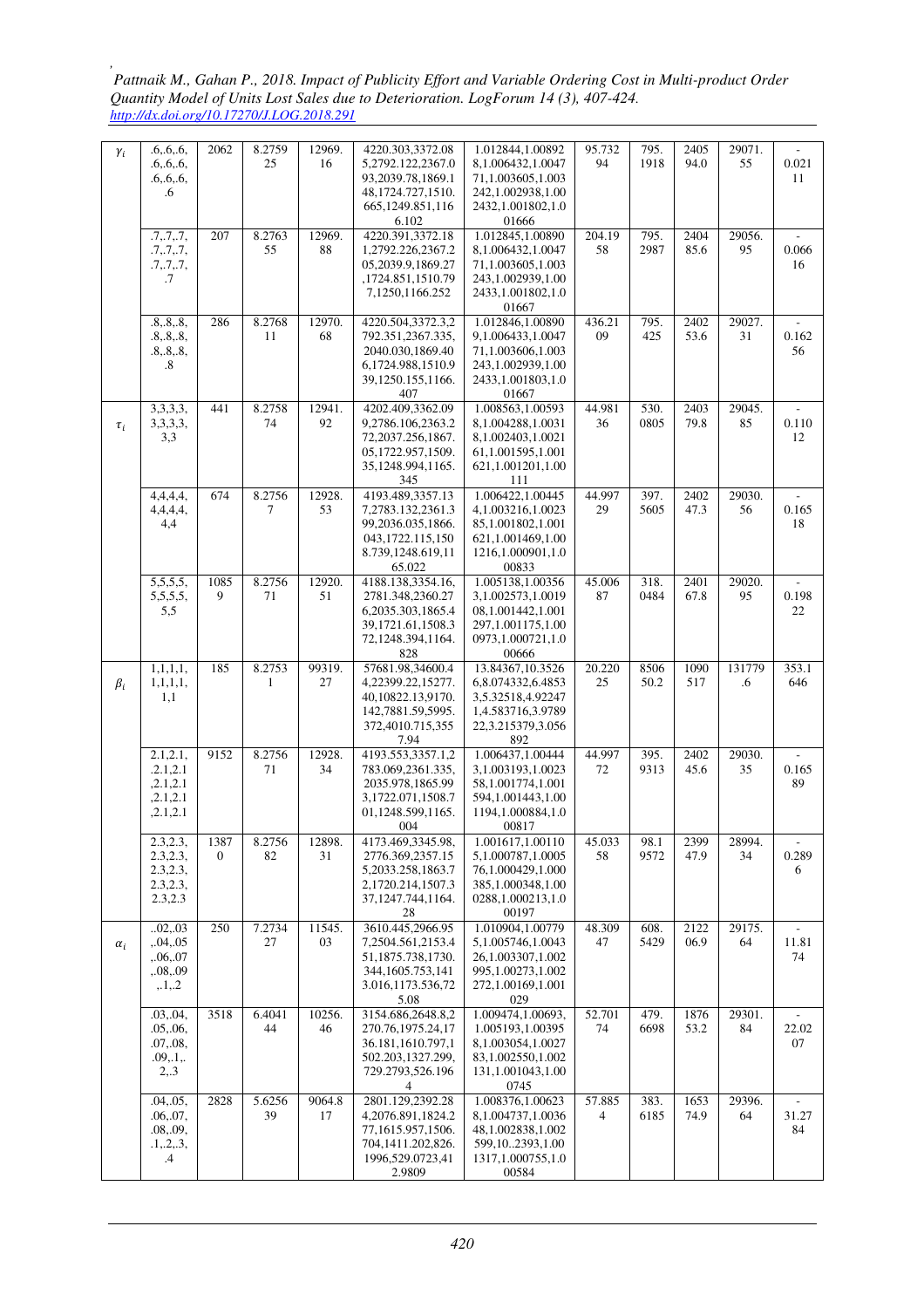

Fig. 13. Changes in Net Profit per Cycle with Variations in Inventory Parameters

## **CONCLUSION**

Recently, research on sales promotions has shed much light on the effects of price promotions. Publicity effort factor plays a significant role in framing the publicity effort cost. In this model, it is analyzed that the effect of publicity effort cost for a modified multiproduct EOQ model with a percentage of the on-hand inventory lost due to deterioration and functional major ordering cost as characteristic features and the inventory conditions govern the item stocked. This model provides a useful property for finding the optimal profit and ordering quantity with deteriorated units of lost sales. A new mathematical model with algorithm is developed and compared to the traditional EOQ model numerically. Finally, wasting the percentage of on-hand inventory due to deterioration effect was demonstrated numerically to have an adverse effect on the average profit per unit per cycle. Hence the utilization of units lost due to deterioration and publicity effort cost makes the scope of the applications broader. Further, a numerical example is presented to illustrate the theoretical results, and some observations are obtained from sensitivity analyses with respect to the major inventory parameters. The model in this study is a general framework that considers wasting/ none wasting the percentage of on-hand multi-product inventory due to deterioration with publicity effort cost and functional major ordering cost

simultaneously. To the best of its knowledge, this is the model that investigates the impact of publicity, units lost due to deterioration and functional major ordering cost simultaneously with retailer's perspective.

## **ACKNOWLEDGMENTS**

The Authors wish to express their gratitude to the editor and anonymous reviewers for their valuable suggestions and comments which significantly improved the original paper.

## **REFERENCES**

- Bose S., Goswami A., Chaudhuri K.S., 1995. An EOQ model for deteriorating items with linear time-dependent demand rate and shortages under inflation and time discounting, Journal of Operational Research Society, vol. 46, 775-782. www.tandfonline.com/doi/abs/10.1057/jors. 1995.107.
- Ghorabaee M.K., Amiri M., Olfat L., Firouzabadi S.M.A.L., 2017. Designing a multi-product multi-period supply chain network with reverse logistics and multiple objectives under uncertainty, Technological and Economic Development of Economy, 23(3), 520-548.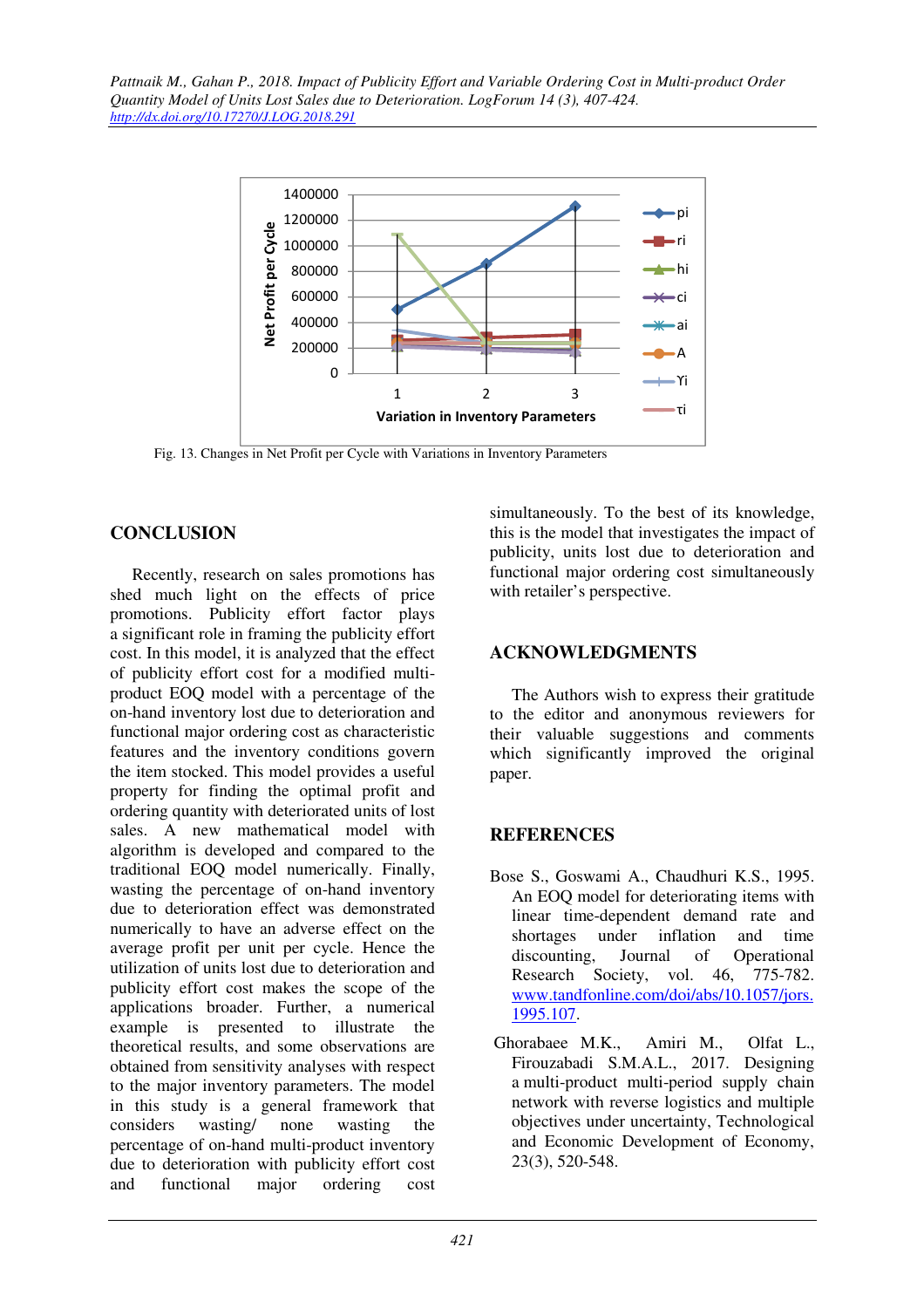http://dx.doi.org/10.3846/20294913.2017.1 312630.

- Goyal S.K., Gunasekaran A., 1995. An integrated production-inventory-marketing model for deteriorating items, Computers and Industrial Engineering, 28, 755-762. http://dx.doi.org/10.1016/0360- 8352(95)00016-T
- Gupta D., Gerchak Y., 1995. Joint product durability and lot sizing models, European Journal of Operational Research, 84, 371- 384. http://dx.doi.org/10.1016/0377- 2217(93)E0273-Z
- Hammer M., 2001. The superefficient company, Harvard Business Review, vol. 79, 82-91. https://hbr.org/2001/09/the-superefficientcompany.
- Hariga M., 1994. Economic analysis of dynamic inventory models with nonstationary costs and demand, International Journal of Production Economics, 36, 255- 266.

https://doi.org/10.1016/0925- 5273(94)00039-5

- Hariga M., 1995. An EOQ model for deteriorating items with shortages and timevarying demand, Journal of Operational Research Society, 46, 398-404. http://dx.doi.org/10.1057/jors.1995.54
- Hariga M., 1996, Optimal EOQ models for deteriorating items with time-varying demand, Journal of Operational Research Society, 47, 1228-1246. http://dx.doi.org/10.1016/0925- 5273(94)00039-5
- Jain K., Silver E., 1994. A lot sizing for a product subject to obsolescence or perishability, European Journal of Operational Research, 75, 287-295. http://dx.doi.org/10.1016/0377- 2217(94)90075-2
- Karimi R., Ghezavati V.R., Damghani K.K., 2015. Optimization of multi-product, multiperiod closed loop supply chain under uncertainty in product return rate: case study in Kalleh dairy company, Journal of Industrial and Systems Engineering, 8(3),

95-114. http://www.jise.ir/article\_10151.html.

- Mishra V.K., 2012. Inventory model for time dependent holding cost and deterioration with salvage value and shortages, The Journal of Mathematics and Computer Science, 4(1), 37-47. www.isrpublications.com/.../download-inventorymodel-for-time-dependent-holding.
- Padmanabhan G., Vrat P., 1995. EOQ models for perishable items under stock dependent selling rate, European Journal of Operational Research, 86, 281-292. http://dx.doi.org/10.1016/0377- 2217(94)00103-J
- Pattnaik M., 2011. A note on non linear optimal inventory policy involving instant deterioration of perishable items with price discounts, The Journal of Mathematics and Computer Science, 3(2), 145-155. www.isrpublications.com/.../download-a-note-onnon-linear-optimal-inventory-polic.. .
- Pattnaik M., 2012. Models of Inventory Control, Lambart Academic Publishing Company, Germany.
- Pattnaik M., 2012. An EOQ model for perishable items with constant demand and instant Deterioration, Decision, vol. 39(1), 55-61. www.sciepub.com/reference/77772.
- Roy T.K., Maiti M., 1997. A Fuzzy EOQ model with demand dependent unit cost under limited storage capacity, European Journal of Operational Research, 99, 425 – 432.

http://dx.doi.org/10.1016/S0377- 2217(96)00163-4

- Salameh M.K., Jaber M.Y., Noueihed, N., 1993. Effect of deteriorating items on the instantaneous replenishment model, Production Planning and Control, 10(2), 175-180. http://dx.doi.org/10.1080/09537289923332 5
- Sana S.S., 2015. An EOQ model for stochastic demand for limited capacity of own warehouse. Ann Oper Res, 233, 1, 383– 399.

http://dx.doi.org/10.1007/s10479-013-1510- 5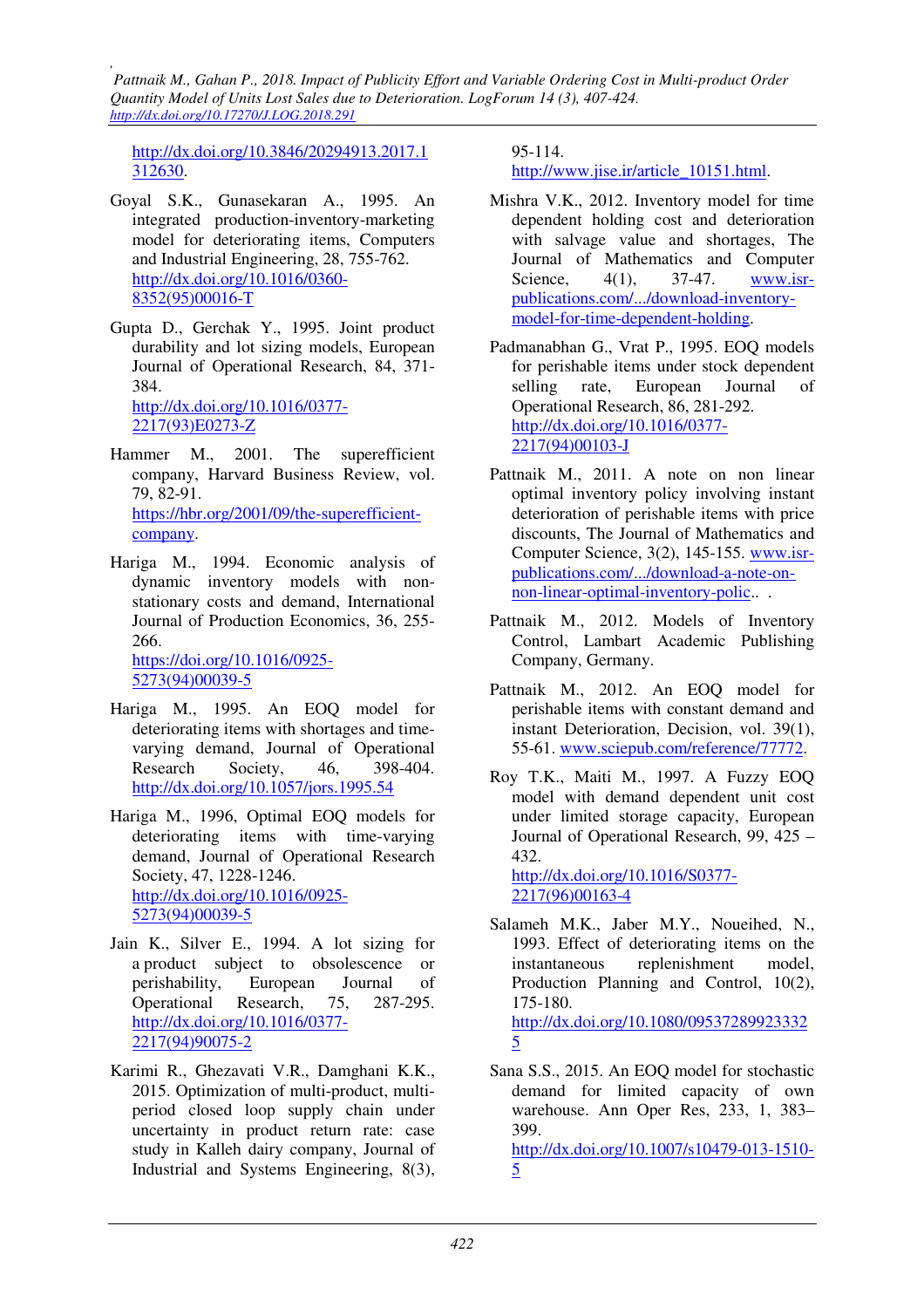- Tabatabaei M.S.R., Sadjadi S.J., Makui A. 2017. Optimal pricing and marketing planning for deteriorating items. PLoS ONE 12(3): e0172758. http://dx.doi.org/10.1371/journal.pone.0172 758
- Tsao Y.C., Sheen G.J., 2008. Dynamic pricing, promotion and replenishment policies for a deteriorating item under permissible delay in payment, Computers and Operations Research, 35, 3562-3580. www.sciepub.com/reference/77782.
- Tsao Y.C., Sheen G.J., 2012, A multi-item supply chain with credit periods and weight freight cost discounts, International Journal of Production Economics, 135, 106-115. http://dx.doi.org/10.1016/j.ijpe.2010.11.013

# **WPŁYW WYDATKÓW I ZMIENNYCH KOSZTÓW W MODELU ZAMAWIANIA WIELO-ASORTYMENTOWYM NA STRATY SPRZEDAŻY W WYNIKU NISZCZENIA**

**STRESZCZENIE**. **Wstęp:** W pracy poddano analizie model ekonomicznej wielkości partii dla zamówień wieloasortymentowych poprzez alokację procentu jednostek utraconych w wyniku zniszczenia oraz poprzez inwentaryzację przy uwzględnieniu inwestycji w promocję oraz koszty zamówień. Celem pracy było maksymalizacji zysku netto poprzez odpowiednie kształtowanie wielkości zamówienia, długości cyklu odtworzeniowego oraz ilości jednostek, ulegających zniszczeniu.

**Metody:** Opracowany matematyczny algorytm w celu znalezienia ważnych charakterystyk wklęsłości funkcji zysku netto. Zaprezentowany przykłady w celu zilustrowania wyników uzyskanych przy zastosowaniu opracowanego modelu oraz jego zalet. Na końcu przeprowadzono analizę wrażliwości zysku netto dla głównych parametrów inwentaryzacyjnych.

**Wyniki i wnioski:** Proponowany model stanowi ogólny schemat uwzględniający utratę procentową zapasów w wyniku zniszczenia przy uwzględnieniu zmiennych kosztów związanych z zamawianiem towarów.

**Słowa kluczowe:** wieloasortymentowość, zmienny koszt zamówienia, zniszczenie, maksymalizacja zysków.

# **EINFLUSS VON AUSGABEN UND VARIABLEN KOSTEN IM MEHRSORTIMENT-BESTELLUNGSMODELL AUF VERLUSTE BEI VERKAUF INFOLGE EINES VERDERBS**

**ZUSAMMENFASSUNG. Einleitung:** Im Rahmen der vorliegenden Arbeit wurde das Modell einer wirtschaftlichen Losgröße für die Mehrsortiment-Bestellung anhand einer Allokation des Prozentsatzes von verlorengegangenen Einheiten infolge eines Verderbs und mithilfe einer Inventarisierung bei Berücksichtigung von Investitionen in die Promotion und Bestellungskosten analysiert. Das Ziel der Arbeit war es, den Netto-Gewinn durch eine entsprechende Gestaltung von Bestellungsgrößen, ferner von der Dauer des Wiederbeschaffungszyklus und der Anzahl von den einem Verderb unterliegenden Einheiten zu maximieren.

**Methoden:** Als die brauchbare Methode dafür gilt der ausgearbeitete mathematische Algorithmus zwecks der Ermittlung von relevanten Charakteristika der Höhlung der Funktion vom Netto-Gewinn. Ferner das dargestellte Beispiel für die Projizierung der unter Anwendung des ausgearbeiteten Modells gewonnenen Ergebnissen und dessen Vorteile. Zum Ausgang der Forschung wurde eine Analyse der Empfindlichkeit des Netto-Gewinns für die grundlegenden Inventarisierungsparameter durchgeführt.